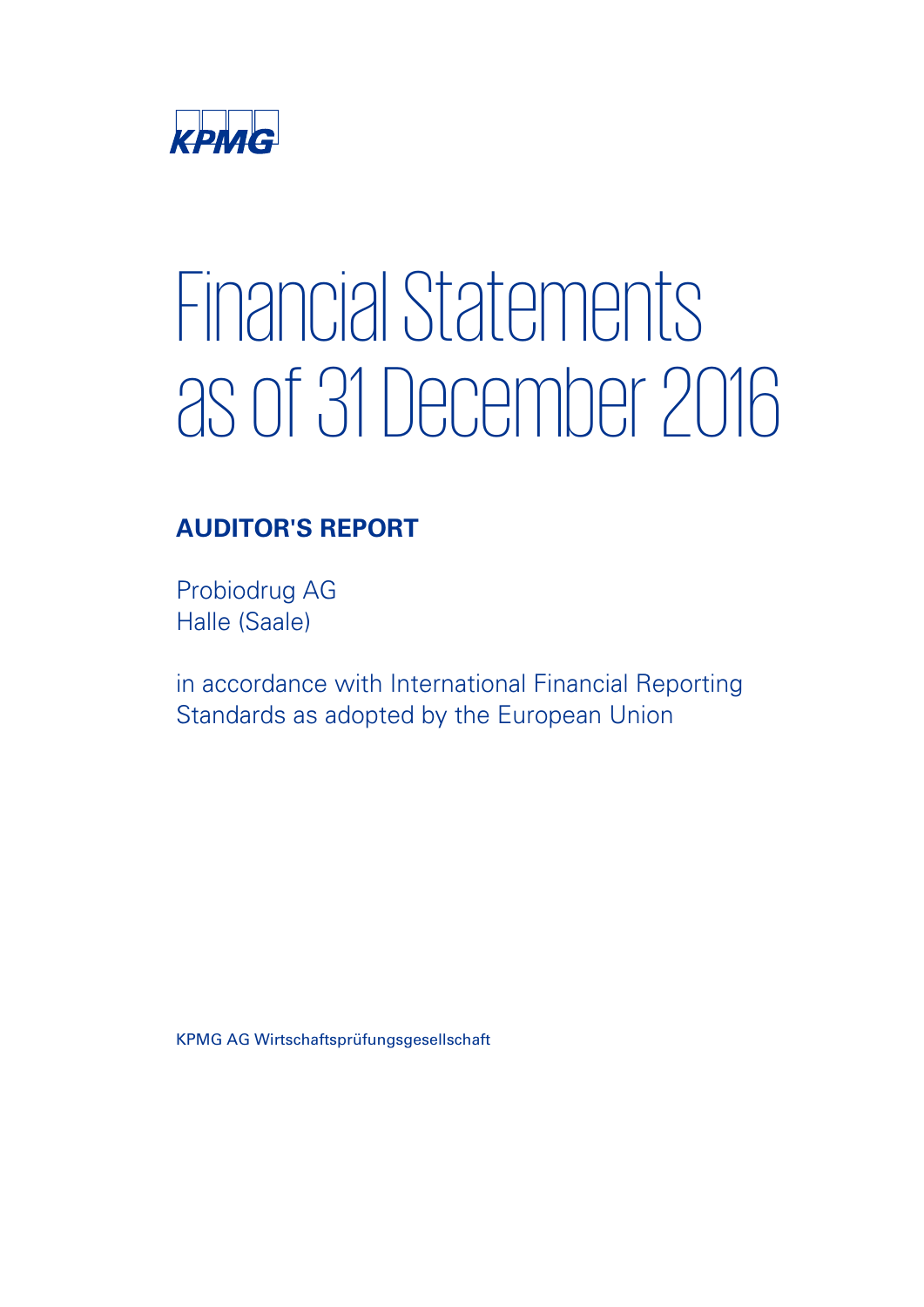# STATEMENT OF FINANCIAL POSITION as at 31 December 2016

| ASSETS                                             | <b>NOTES</b> | 31/12/2016<br><b>EUR k</b> | 31/12/2015<br><b>EUR k</b> |
|----------------------------------------------------|--------------|----------------------------|----------------------------|
| <b>Noncurrent assets</b>                           |              |                            |                            |
| Intangible assets                                  | 3.3/6.1      | 96                         | 56                         |
| Plant and equipment                                | 3.4/6.2      | 68                         | 81                         |
| <b>Financial assets</b>                            | 3.6          | 3                          | 3                          |
| <b>Total noncurrent assets</b>                     |              | 167                        | 140                        |
| <b>Current assets</b>                              |              |                            |                            |
| Tax receivables                                    |              | 0                          | -1                         |
| Other assets                                       | 6.3          | 302                        | 364                        |
| Cash and cash equivalents                          | 3.7/6.4      | 21,897                     | 21,361                     |
| <b>Total current assets</b>                        |              | 22,199                     | 21,726                     |
|                                                    |              |                            |                            |
| <b>Total assets</b>                                |              | 22,366                     | 21,866                     |
| <b>EQUITY AND LIABILITIES</b>                      |              |                            |                            |
| <b>Equity</b>                                      |              |                            |                            |
| Share capital                                      | 6.5          | 8,187                      | 7,442                      |
| Additional paid-in capital                         |              | 48,286                     | 34,866                     |
| Accumulated other comprehensive income             |              | $-530$                     | $-499$                     |
| Accumulated deficit                                |              | $-39,567$                  | $-25,676$                  |
| <b>Total equity</b>                                |              | 16,376                     | 16,133                     |
|                                                    |              |                            |                            |
| <b>Noncurrent liabilities</b><br>Pension liability | 3.10/6.6     | 850                        | 822                        |
|                                                    |              |                            |                            |
| <b>Total noncurrent liabilities</b>                |              | 850                        | 822                        |
| <b>Current liabilities</b>                         |              |                            |                            |
| <b>Tax liabilities</b>                             | 6.7.1        | 2,739                      | 2,641                      |
| Provisions                                         | 3.11         | 53                         | 42                         |
| Trade payables                                     |              | 1,893                      | 1,629                      |
| Other current liabilities                          | 6.7.2        | 455                        | 599                        |
| <b>Total current liabilities</b>                   |              | 5,140                      | 4,911                      |
| <b>Total liabilities</b>                           |              | 5,990                      | 5,733                      |
|                                                    |              |                            |                            |
| <b>Total equity and liabilities</b>                |              | 22,366                     | 21,866                     |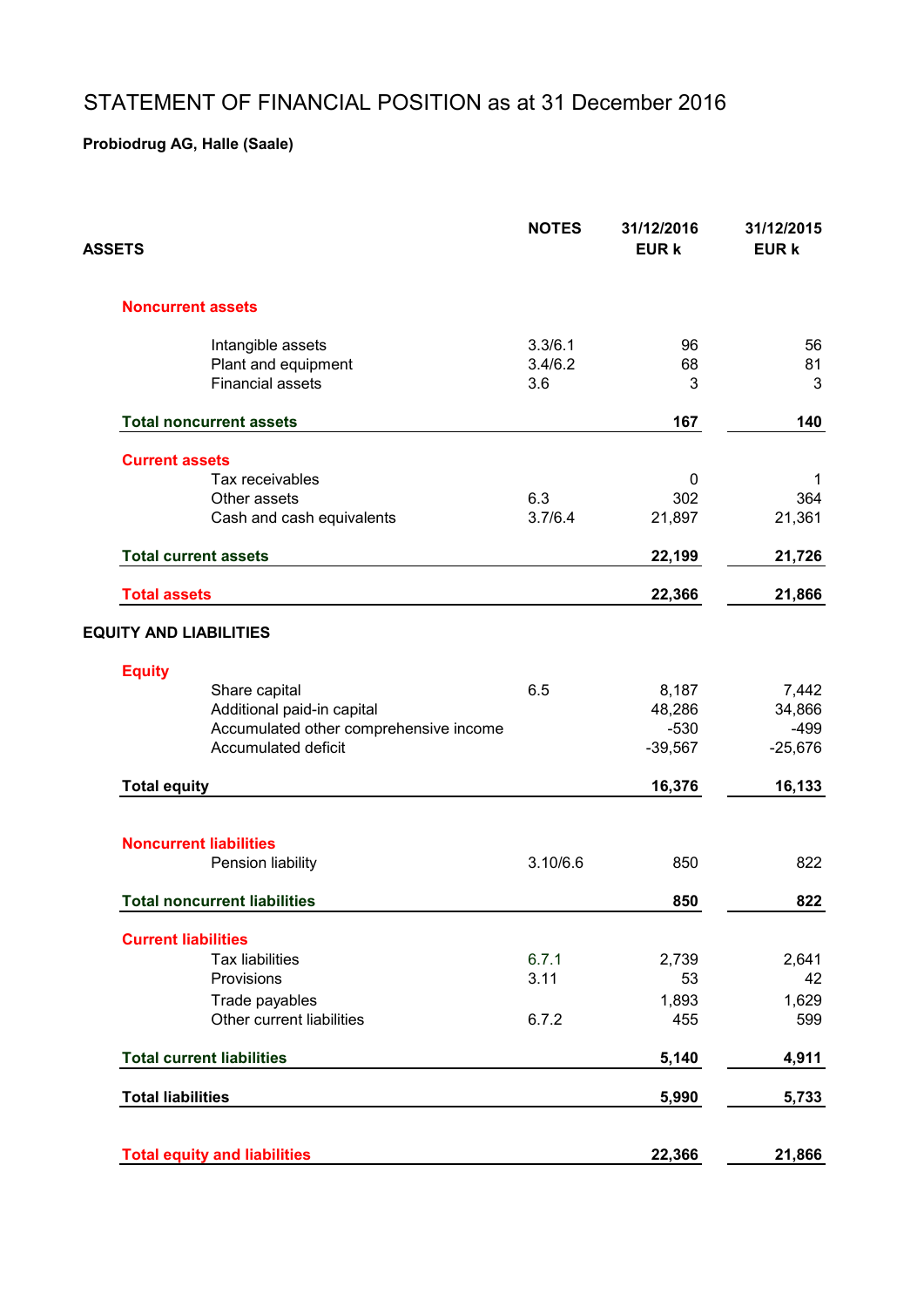# STATEMENT OF COMPREHENSIVE LOSS for the period 1 January to 31 December 2016

|                                                             |              | 01/01-31/12          |                      |
|-------------------------------------------------------------|--------------|----------------------|----------------------|
|                                                             | <b>NOTES</b> | 2016<br><b>EUR k</b> | 2015<br><b>EUR k</b> |
|                                                             |              |                      |                      |
| Research and development expenses                           | 5.1          | $-10,951$            | $-10,158$            |
| General and administrative expenses                         | 5.2          | $-2,909$             | $-3,279$             |
| Other operating income                                      | 5.4          | 83                   | 44                   |
|                                                             |              |                      |                      |
| <b>Operating loss</b>                                       |              | $-13,777$            | $-13,393$            |
| Interest income                                             |              | $\mathbf 0$          | 0                    |
| Interest expense                                            |              | $-114$               | $-112$               |
| Finance expenses, net                                       |              | $-114$               | $-112$               |
| Net loss for the period                                     |              | $-13,891$            | $-13,505$            |
| Items not to be reclassified subsequently to profit or loss |              |                      |                      |
| Remeasurement of the net defined benefit pension liability  |              | $-31$                | 105                  |
| Total other comprehensive income (loss)                     |              | $-31$                | 105                  |
| <b>Comprehensive loss</b>                                   |              | $-13,922$            | $-13,400$            |
| Loss per share in EUR (basic and diluted)                   | 6.5.1        | $-1.82$              | $-1.97$              |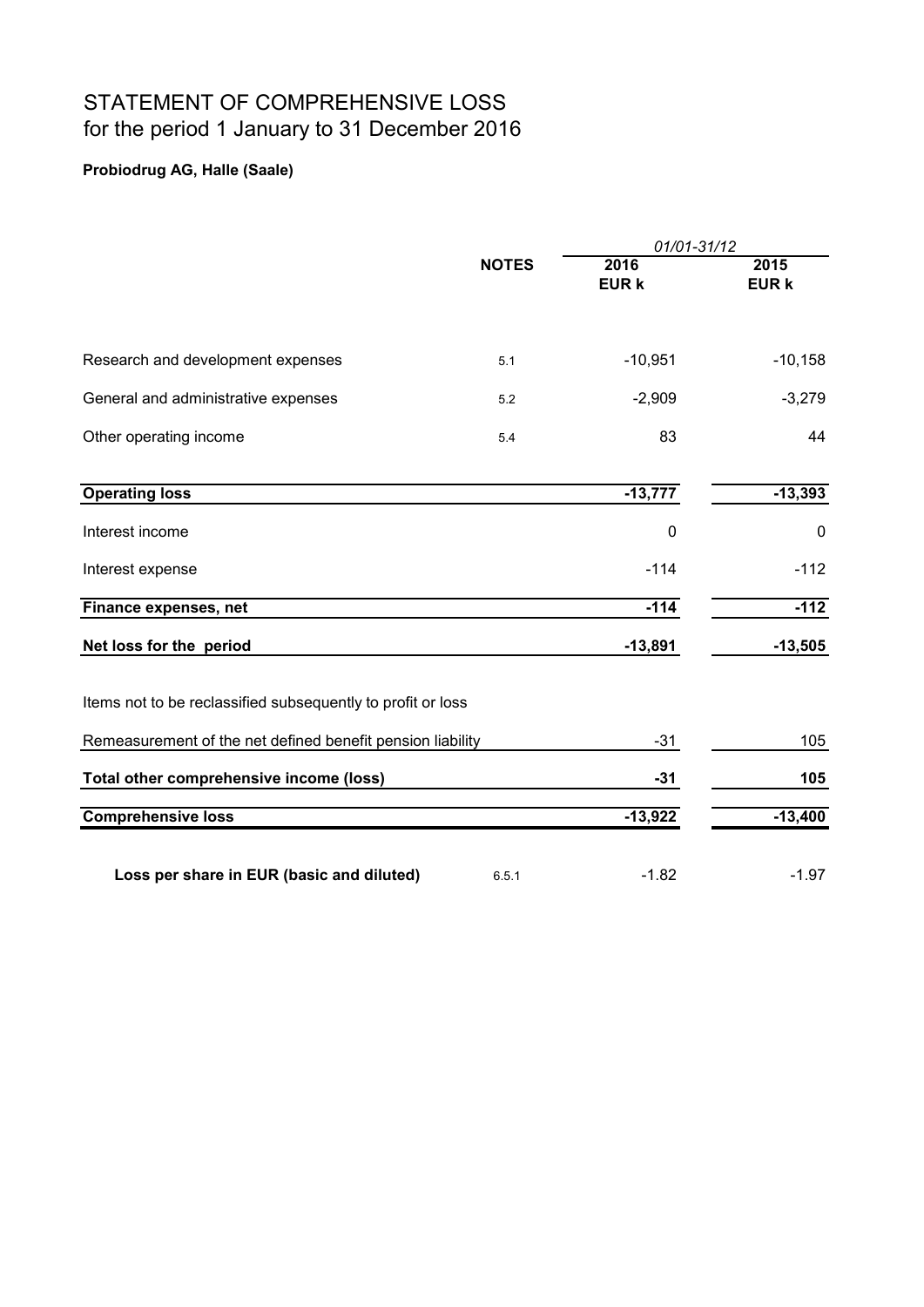# STATEMENT OF CASH FLOWS for the period 1 January to 31 December 2016

|                                                           | <b>NOTES</b> |               |                |
|-----------------------------------------------------------|--------------|---------------|----------------|
|                                                           |              | 2016          | 2015           |
|                                                           |              | <b>EUR k</b>  | <b>EUR k</b>   |
| Net loss for the period                                   |              | $-13,891$     | $-13,505$      |
| Net finance expense                                       |              | 114           | 112            |
| Depreciation and amortization                             |              | 97            | 56             |
| Release of deferred investment grants                     |              | 0             | $-11$          |
| Share based payment expenses                              | 6.5.2.1      | 650           | 964            |
| Payment for cancellation of stock options                 | 6.5.2.1      | $-400$        | $\mathbf{0}$   |
| Interest paid                                             |              | 0             | 0              |
| Interest received                                         |              | 0             | 0              |
| Income taxes paid                                         |              | 0             | $\pmb{0}$      |
| Income taxes received                                     |              | 1             | $\overline{2}$ |
| Changes in other assets                                   |              | 62            | 7              |
| Changes in pension liabilities                            |              | $-19$         | $-16$          |
| Changes in provisions                                     |              | 11            | $-753$         |
| Changes in trade payables<br>Changes in other liabilities |              | 264<br>$-144$ | 570<br>427     |
| Cash flows used in operating activities                   |              | $-13,255$     | $-12,147$      |
| Purchase of plant and equipment                           |              | $-7$          | -6             |
| Purchase of intangible assets                             |              | $-117$        | -4             |
| Cash flows used in investing activities                   |              | $-124$        | -10            |
| Proceeds from issuance of common shares                   | 6.5          | 14,886        | 13,531         |
| Transaction costs of equity transaction                   |              | $-971$        | $-933$         |
| <b>Cash flows from financing activities</b>               |              | 13,915        | 12,598         |
| Net increase in cash and cash equivalents                 |              | 536           | 441            |
| Cash and cash equivalents at the beginning of period      |              | 21,361        | 20,920         |
| Cash and cash equivalents at the end of period            |              | 21,897        | 21,361         |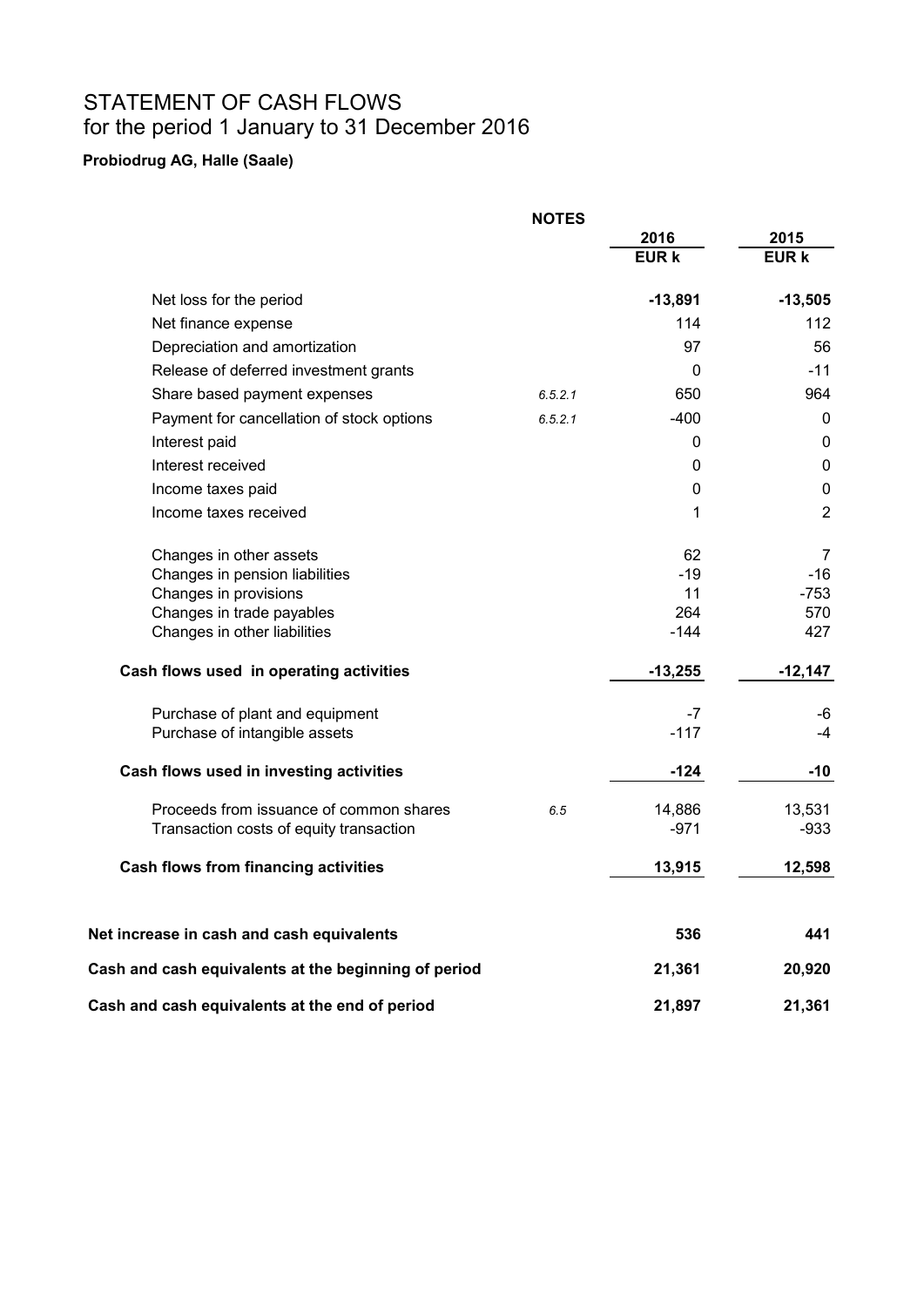### STATEMENT OF CHANGES IN EQUITY as at 31 December 2016

|                                                                                                               | <b>Share</b><br>capital | <b>Additional</b><br>paid-in capital | <b>Accumulated</b><br>other<br>comprehensive<br>income | <b>Accumulated</b><br>deficit | <b>Total</b><br>equity     |
|---------------------------------------------------------------------------------------------------------------|-------------------------|--------------------------------------|--------------------------------------------------------|-------------------------------|----------------------------|
|                                                                                                               | <b>EUR k</b>            | <b>EUR k</b>                         | <b>EUR k</b>                                           | <b>EUR k</b>                  | <b>EUR k</b>               |
| 1 January 2015                                                                                                | 6,766                   | 21,980                               | $-604$                                                 | $-12,171$                     | 15,971                     |
| Income recognized directly in equity<br>Net loss for the period                                               | 0                       | 0<br>0                               | 105<br>0                                               | 0<br>$-13,505$                | 105<br>$-13,505$           |
| Comprehensive loss for the period<br>Issuance of common shares less transaction costs<br>Share based payments | 676<br>0                | $\Omega$<br>11,922<br>964            | 105<br>O<br>0                                          | $-13,505$                     | $-13,400$<br>12,598<br>964 |
|                                                                                                               | 676                     | 12,886                               | 105                                                    | $-13,505$                     | 162                        |
| <b>31 December 2015</b>                                                                                       | 7,442                   | 34,866                               | -499                                                   | $-25,676$                     | 16,133                     |
| Expenses recognized directly in equity<br>Net loss for the period                                             |                         | 0<br>0                               | $-31$<br>0                                             | 0<br>$-13,891$                | $-31$<br>$-13,891$         |
| Comprehensive loss for the period<br>Issuance of common shares less transaction costs                         | O<br>745                | $\Omega$<br>13,170                   | $-31$                                                  | $-13,891$                     | $-13,922$<br>13,915        |
| Share based payments<br>Cancellation of stock options                                                         |                         | 650<br>$-400$                        |                                                        |                               | 650<br>$-400$              |
|                                                                                                               | 745                     | 13,420                               | $-31$                                                  | $-13,891$                     | $\overline{243}$           |
| <b>31 December 2016</b>                                                                                       | 8,187                   | 48,286                               | $-530$                                                 | $-39,567$                     | 16,376                     |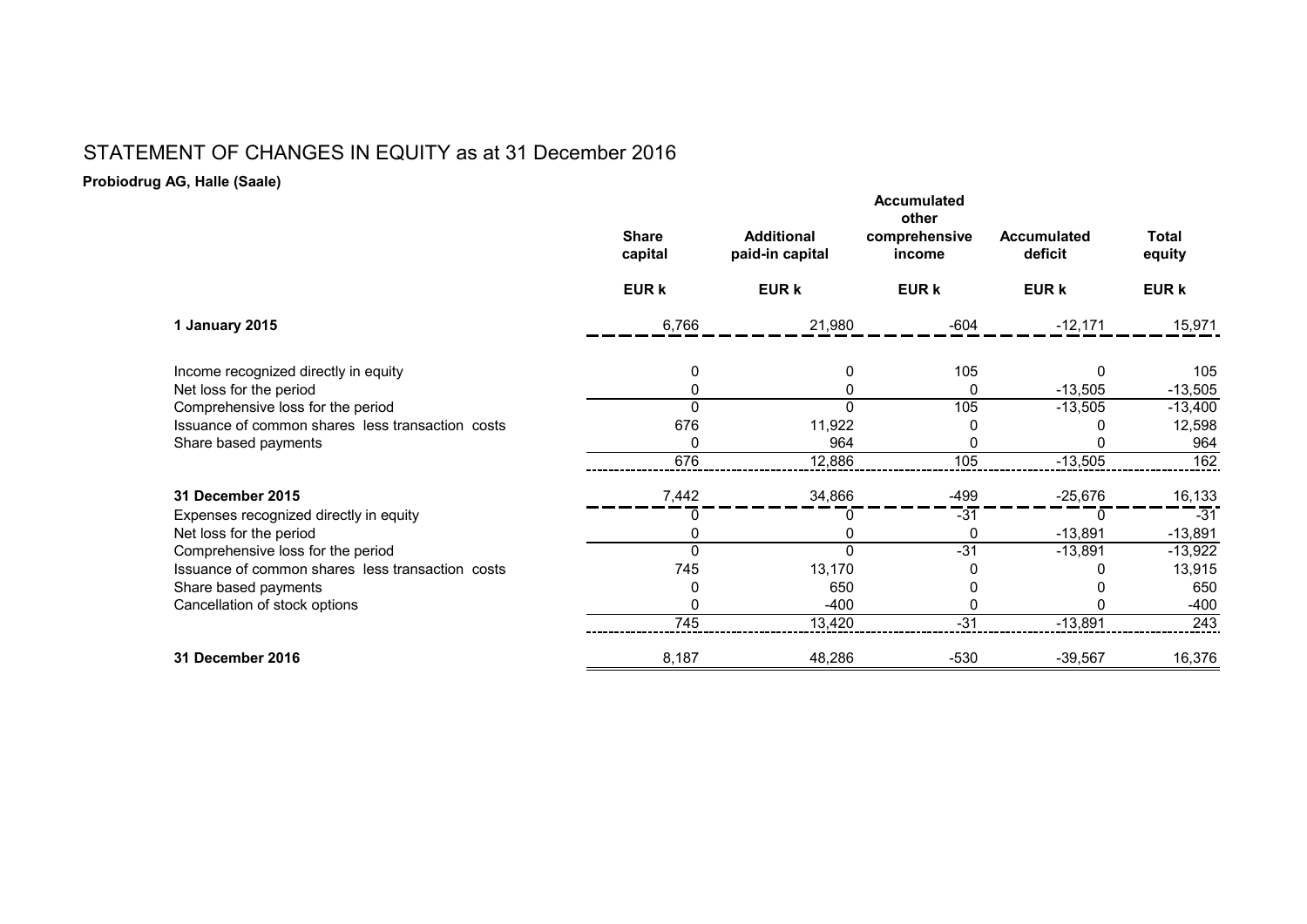#### **Probiodrug AG**

#### **Notes to the financial statements**

#### **1. Company information**

Probiodrug AG, Halle (Saale), (hereinafter also referred to as "Probiodrug" or the "Company"), has activities in the areas of research and development, preclinical and clinical trials. The product candidate pipeline currently includes a number of research and development programs with a focus on the main program, the inhibition of the enzyme Glutaminylcyclase or QC for the treatment of Alzheimer's disease and other diseases.

Probiodrug AG is a German stock corporation. The company was formed by virtue of the Articles of Association dated 25 July 1997 and is registered in the commercial register of the district court of Stendal under commercial registry number 213719. The Company's legal seat is Weinbergweg 22, 06120 Halle (Saale), Germany.

Effective 27 October 2014, Probiodrug AG listed bearer shares under the symbol "PBD" with ISIN DE0007921835 on the EURONEXT Amsterdam.

#### **2. Financial statements**

#### **2.1. Basis of preparation of the financial statements**

The financial statements of Probiodrug were prepared in accordance with International Financial Reporting Standards (IFRS) of the International Accounting Standards Board and the Interpretations of the International Financial Reporting Interpretations Committee/ Standing Interpretations Committee (IFRIC/SIC), as endorsed by the European Union.

The financial statements are presented in thousands of Euro (EUR k). Unless otherwise noted, all amounts are in thousands of Euro (EUR k). Amounts have been rounded. As a result, rounding differences may occur.

In accordance with IAS 1, the statement of comprehensive loss was prepared classifying the expenses by function; the classification of the statement of financial position was based on current and noncurrent distinction. Probiodrug classifies all amounts expected to be recovered or settled within twelve months after the reporting period as current and all other amounts as noncurrent.

The financial statements were prepared on the historical cost basis.

#### **2.2. Foreign currency translation**

The functional currency is the Euro, which is the reporting currency of Probiodrug.

Monetary assets and liabilities in a foreign currency are recognised at the exchange rate in effect on the date of the transaction and later at the rate in effect on the reporting date. Differences resulting from foreign currency translation are recognised in research and development and general and administrative expenses in the statement of comprehensive loss.

#### **2.3. Presentation of statement of comprehensive loss**

The line items include research and development expenses and general and administrative expenses. All expenses with respect to research and development as well as expenses incurred for supplied research services are presented in research and development expenses.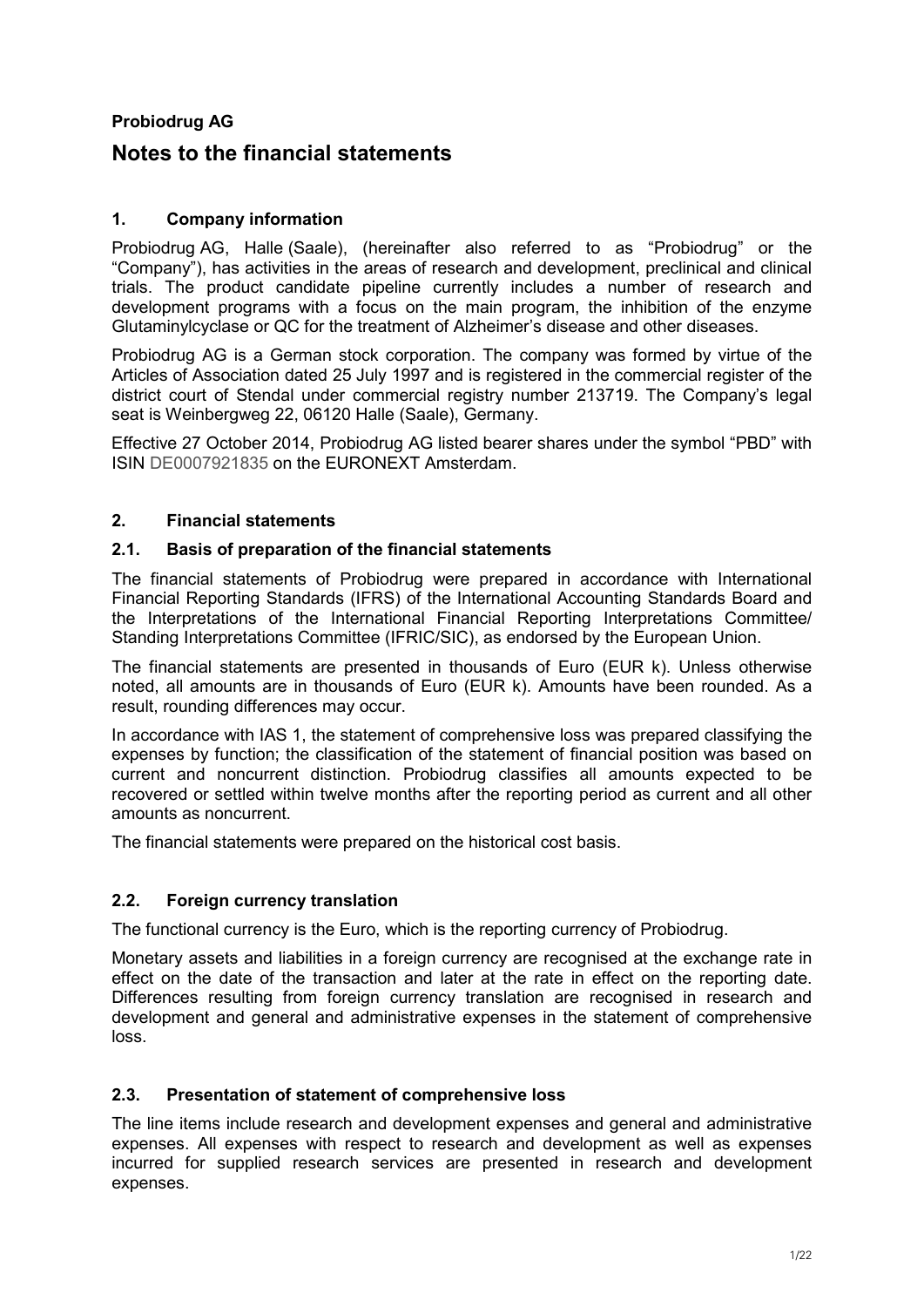#### **3. Summary of significant accounting policies**

#### **3.1. Changes in accounting policies**

The accounting policies applied principally correspond to those applied in the prior years.

With an effective date 1 January 2016 the following new and amended standards and interpretations were required to be applied for the first time:

- Amendments to IFRS 10, IFRS 12 and IAS 28 "Investments Entities: Applying the Consolidation Exception" (1 January 2016)
- Improvements to IAS 1 "Disclosure Initiative" (1 January 2016)
- Amendments to IFRS 11 "Accounting for Acquisitions of Interests in Joint Operations" (1 January 2016)
- Amendments to IAS 16 and IAS 38 "Clarification of Acceptable Methods of Depreciation and Amortisation" (1 January 2016)
- Amendments to IAS 27 "Equity Method in Separate Financial Statements" (1 January 2016)
- Improvements to IFRS 2012 2014: Changes to IFRS 5, IFRS 7, IAS 19 and IAS 34 (1January 2016)

The new standards had no effect on the financial statements of Probiodrug.

#### **3.2. Determination of fair values**

Accounting policies and disclosures for cash and cash equivalents and trade payables in the notes make it necessary to determine the fair value of financial and non-financial assets and liabilities. IFRS 13, "Fair Value Measurement", establishes a uniform definition for measurement at fair value. Fair value is defined as the price at the measurement date that would be received upon the sale of an asset or paid to transfer a liability in an orderly transaction between market participants. Where appropriate, further information as to the assumptions made in the determination of the fair value is included within the specific disclosures for the respective line items of the statement of financial position as well as the statement of comprehensive loss.

#### **3.3. Intangible assets**

The intangible assets acquired by Probiodrug are recognised at acquisition cost less accumulated amortisation as well as any impairment losses which may have been recognised.

The amortisation is recognised on the straight-line basis over the expected useful life.

The expected useful life ranges from three to five years.

#### **3.4. Plant and equipment**

Plant and equipment is recognised at acquisition costs less accumulated depreciation as well as any accumulated impairment losses which may have been recognised. Depreciation is recognised on the straight-line basis over the useful life.

The useful life for operating and office equipment ranges from three to ten years; for laboratory equipment from five to 14 years.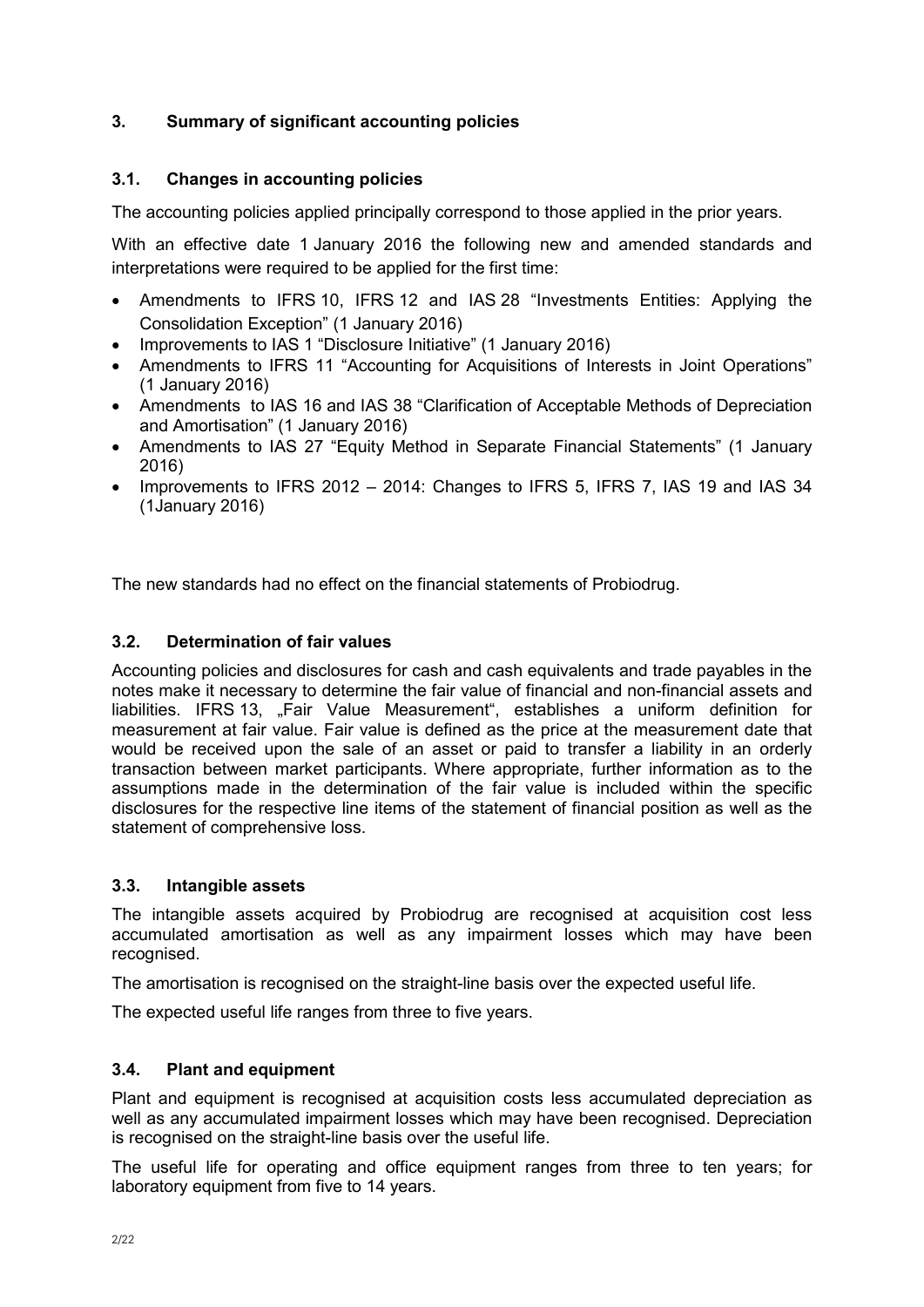#### **3.5. Impairment of noncurrent assets**

The intangible assets as well as plant and equipment are assessed for impairment when there is an indication of impairment of the asset in question.

An impairment expense is recognised when the carrying amount of an asset or a cash generating unit exceeds the recoverable value as of the reporting date. The Company determined that it has one cash generating unit. The recoverable value is the higher of the amount representing the fair value less costs of disposal and the value in use. The fair value reflects the estimate of the amount which an independent third party would pay as of the measurement date for the asset or cash generating unit. In contrast, the value in use is the (risk adjusted) present value of the future cash flows which can realistically be expected to be generated from the continued use of the cash generating unit.

#### **3.6. Financial assets and liabilities**

A financial asset or a liability is recognised when the entity becomes a party to the contractual provisions of the instrument.

All financial assets or liabilities are initially recognised at fair value.

Probiodrug allocates non-derivative financial assets in the category "loans and receivables". Non-derivative financial liabilities are classified as "financial liabilities at amortized cost".

The financial assets of Probiodrug comprise cash and cash equivalents and noncurrent financial assets being interests in BIO Mitteldeutschland GmbH, Halle (Saale).

The financial liabilities of Probiodrug comprise trade payables. Subsequent to their initial recognition, financial liabilities are measured at amortised cost. Financial liabilities are derecognized when the contractual obligation has been met, is waived or has expired.

#### **3.7. Cash and cash equivalents**

Cash and cash equivalents comprise cash and bank balances which are recognised at their nominal values. Cash and cash equivalents comprise cash on hand and bank balances.

#### **3.8. Stock option and phantom stock option programs**

Probiodrug grants equity-settled share based payments in the form of option rights to employees and other beneficiaries (consultants of the Company). The stock option programs allow the grantees to acquire the Company's shares. The accounting for the stock options is at fair value in accordance with IFRS 2. The fair value is determined at the grant date and is allocated over the vesting period. The fair value is determined on the basis of the Monte-Carlo-simulation model. The fair value of the stock options granted is recognised as research and development or general administrative expenses with a corresponding increase in equity (additional paid-in capital). The expenses recognised are adjusted to reflect the number of option rights that are forfeited.

In addition, prior to the periods presented, phantom stock options were issued to management, board members and consultants. In specific cases, the holders were entitled to a cash payment amounting to the difference between the fair value of an equity instrument and the exercise price in conjunction with an initial public offering, a merger or a takeover of Probiodrug. The changes in the fair value of the phantom stock options were recognised as an expense within comprehensive loss and the outstanding awards were reflected within noncurrent provisions.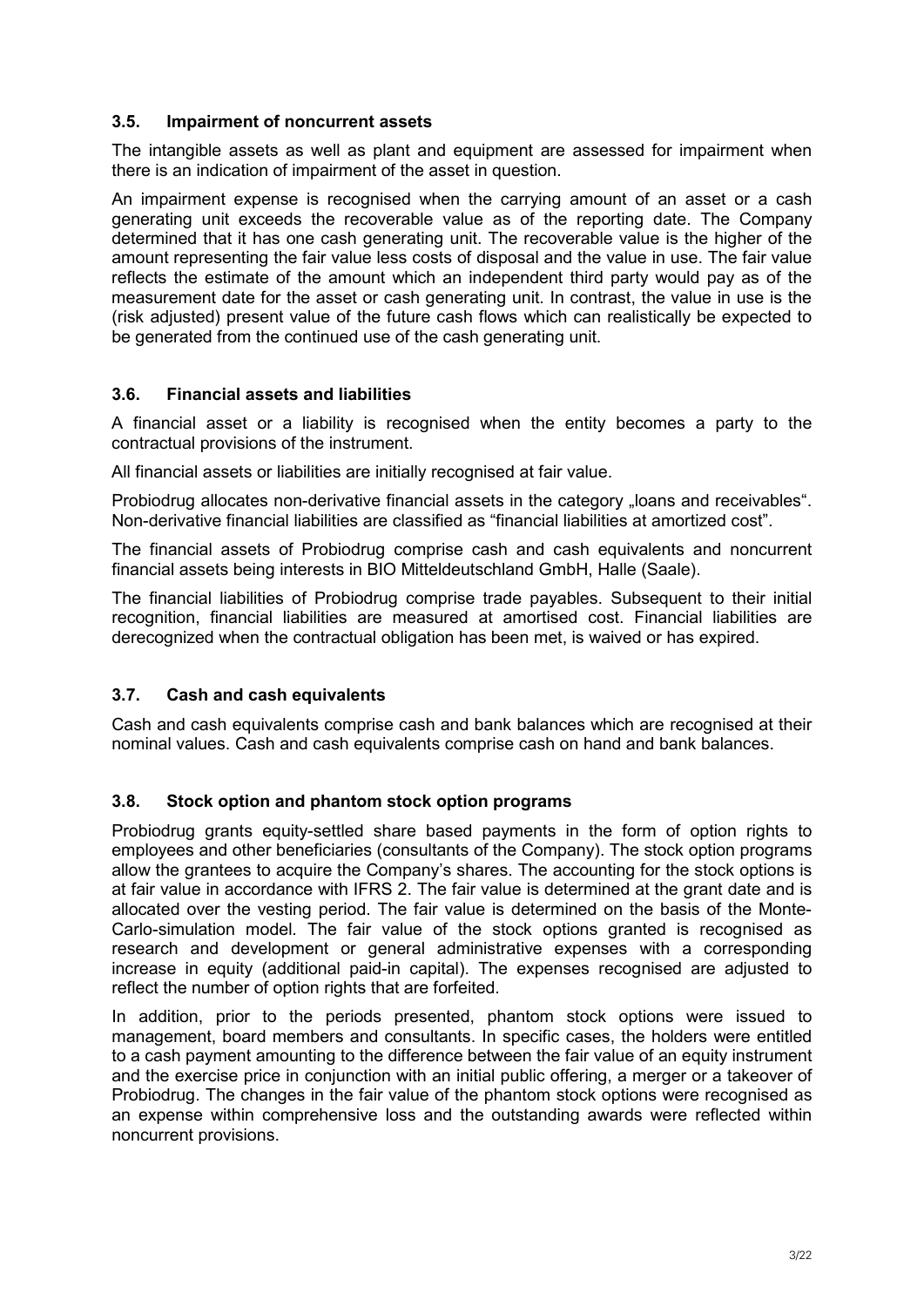#### **3.9. Project subsidies and investment grants**

Project subsidies and investment grants are government grants accounted for in accordance with IAS 20. Subsidies which directly relate to expenses already incurred in connection with research and development activities are recognised in the statement of comprehensive loss within other operating income.

Investment subsidies are recognised when the Company receives the funds or when it is probable that the conditions associated with the subsidies were met and the subsidies will be granted.

#### **3.10. Pensions**

Probiodrug has defined benefit pension commitments to two individuals. The pension commitments include entitlements to disability, retirement and survivor benefits in amounts specifically determined for these two individuals.

The pension commitments (defined benefit plans) are accounted for using the projected unit credit method in accordance with IAS 19. The measurement of the pension provision is based on actuarial calculations. The discount rate used represents the market yield at the end of the reporting period for high-quality fixed-rate corporate bonds.

The defined benefit obligation and the related current service cost is based on the benefit to the period of service under the defined benefit plan's formula. Actuarial gains and losses are immediately recognised in equity in other comprehensive loss. The fair value of the plan assets (insurance amount) is deducted from the gross pension obligation (IAS 19.63). The corresponding plan assets (insurance amount) reduce the amount of the pension obligation as the proceeds resulting from the insurance policy can only be used to make payments to the beneficiaries. As a result of those policies being pledged to the beneficiaries, even in the case of insolvency, they are not available to the company's creditors.

The remeasurement amount recognized in other comprehensive income (loss) comprises the actuarial gains and losses resulting from the measurement of the gross pension obligation of defined benefit plans and the difference between the realised return on plan assets and the expected return at the beginning of the period based on the discount rate of the corresponding gross defined benefit obligation. Actuarial gains and losses result from changes in actuarial assumptions respectively from deviations between previous actuarial assumptions and actual developments.

Service costs are recognised within the expenses by function. The net interest expense associated with defined benefit plans is presented in finance expenses.

#### **3.11. Provisions**

Provisions are recognised for present obligations which result from past events for which the timing of the future payment is uncertain.

The amount recognised as a provision is the best possible estimate of the expenditure required to settle the current obligation.

Provisions with a term in excess of one year are recognised at their discounted settlement amount giving consideration to expected cost increases. The discount rate used reflects current market interest rate and the risks specific to the liability.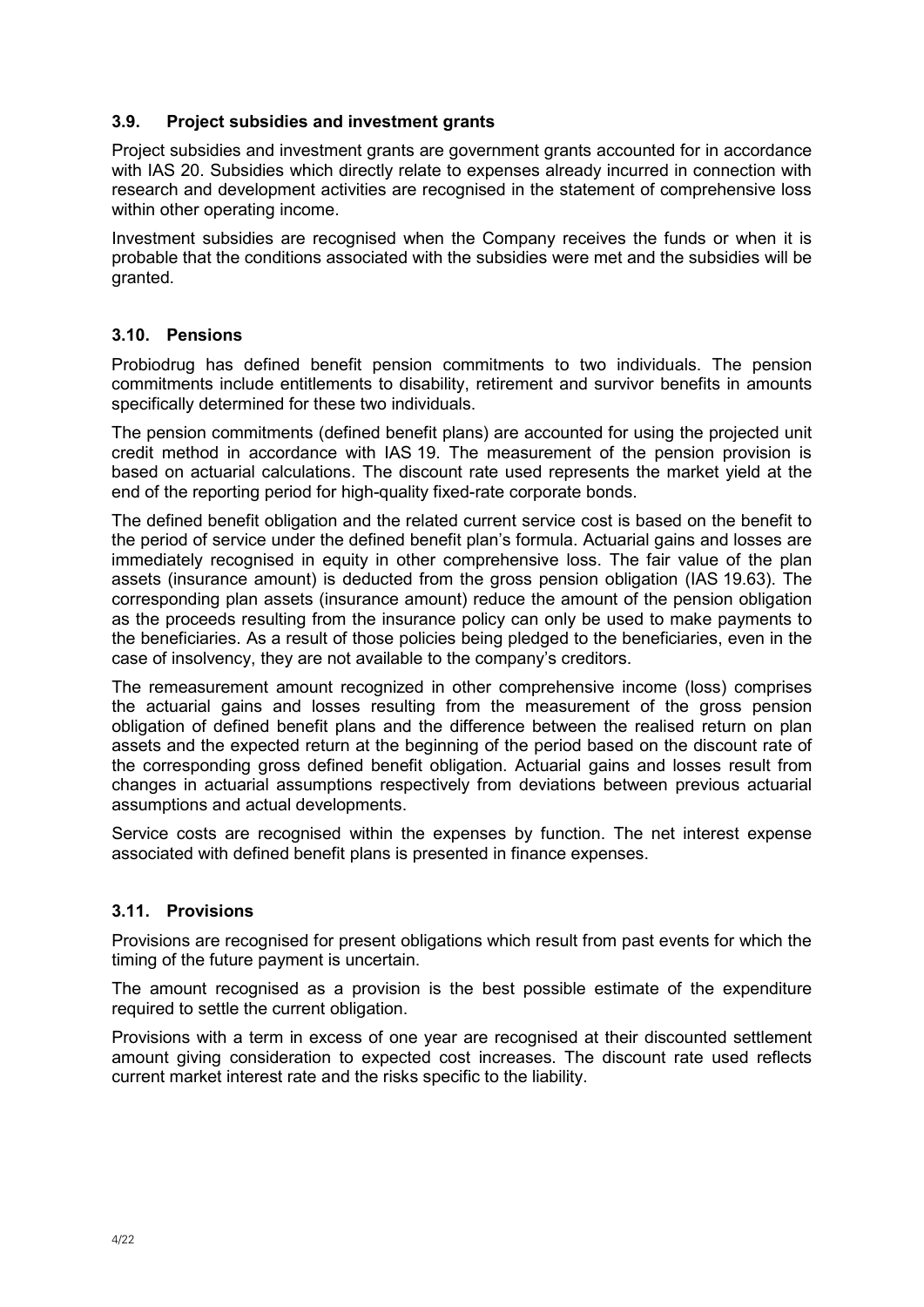#### **3.12. Research and development expenses**

Research expenses are recognized as expenses when incurred. Costs incurred on development projects are recognized as intangible assets as of the date as of which it can be established that it is probable that future economic benefits attributable to the asset will flow to Probiodrug considering its technological and commercial feasibility. This is not the case before regulatory approval for commercialization is achieved and costs can be measured reliably. Given the current stage of the development of Probiodrug's projects, no development expenditures have yet been capitalized. Intellectual property-related costs for patents are part of the expenditure for the research and development projects. Therefore, registration costs for patents are expensed when incurred as long as the research and development project concerned does not meet the criteria for capitalization.

The majority of Probiodrug's service providers invoice monthly in arrears for services performed or when contractual milestones are met. Probiodrug makes estimates of its accrued expenses as of each reporting date in the financial statements based on facts and circumstances known to it at that time. Probiodrug periodically confirms the accuracy of its estimates with the service providers and makes adjustments if necessary.

#### **3.13. Interest income and expense**

Interest income and expense are recognised in the appropriate period applying the effective interest rate method. In addition to interest income and expense, the financial result may include income from cash and cash equivalents and gains and losses from financial instruments which are recognised in comprehensive loss. In addition, net interest expense associated with pension provisions is included.

#### **3.14. Loss per share**

Loss per share was determined in accordance with IAS 33. In the calculation of the earnings per share, the results for the period attributable to the shareholders are divided by the weighted average number of shares outstanding.

#### **3.15. New standards and interpretations not yet adopted**

The following standards, amendments to standards and interpretations are effective for annual periods beginning after 31 December 2016, and have not been applied in preparing these financial statements:

Endorsed by the EU:

- IFRS 9 "Financial Instruments" (1 January 2018)
- IFRS 15 "Revenue from Contracts with Customers" (1 January 2018)

Not yet endorsed by the EU:

- IFRS 16 "Leases" (1 January 2019)
- Amendments to IFRS 2 "Classification and Measurement of Share-based Payment Transactions" (1 January 2018)
- Amendments to IFRS 4 "Application of IFRS 9 *Financial Instruments* und IFRS 4 *Insurance Contracts*" (1 January 2018)
- Amendments to IFRS 10 and IAS 28: Sale or Contribution of Assets between an Investor and its Associate or Joint Venture (uncertain)
- Amendments to IFRS 15: Clarification to IFRS 15 (1 January 2018)
- Amendments to IAS 7: Disclosure Initiative (1 January 2017)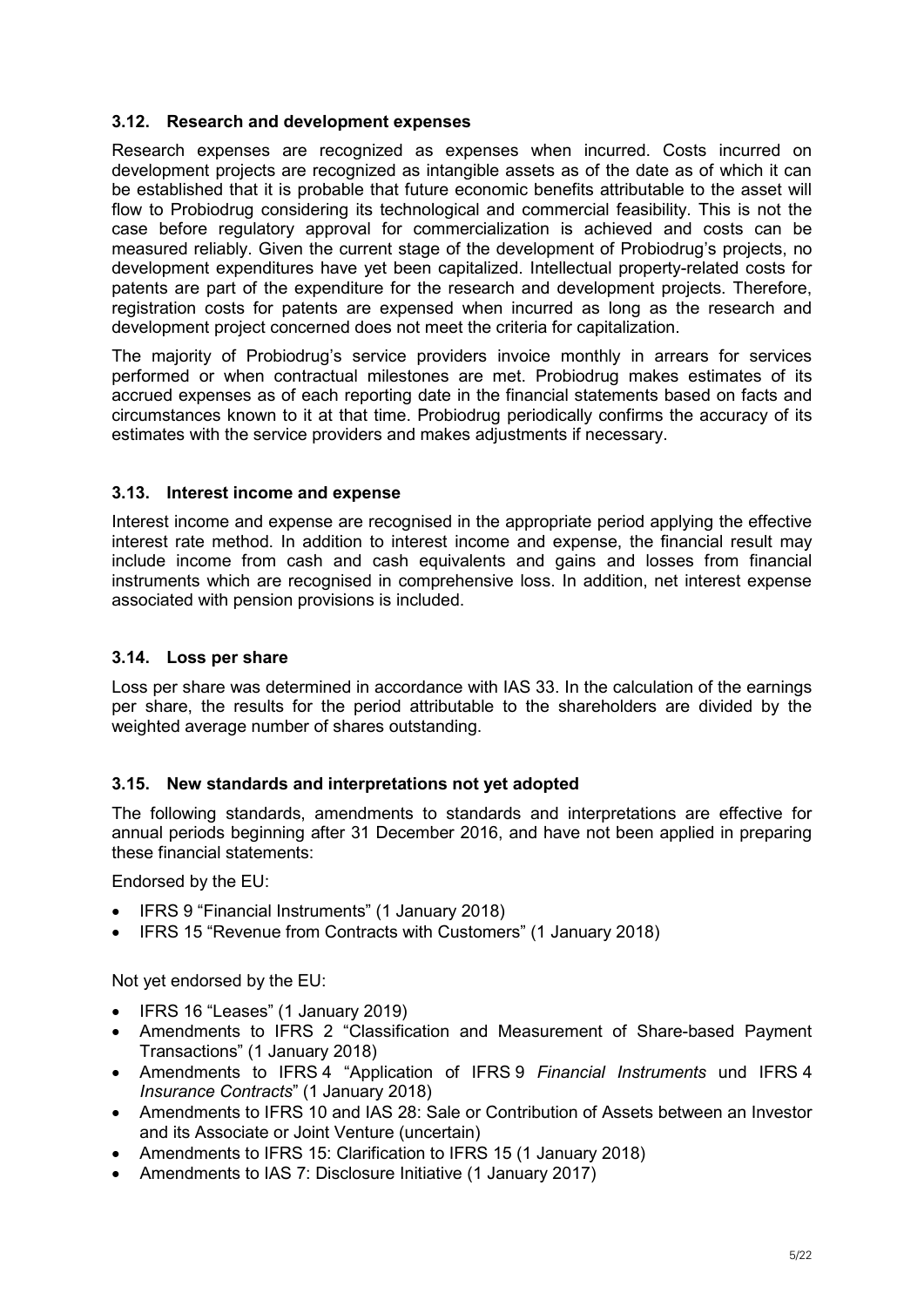- Amendments to IFRS 12 "Recognition of Deferred Tax Assets for Unrealised Losses" (1 January 2017)
- Amendments to IFRS 40 "Transfers of Investment Properties" (1 January 2017)
- IFRIC 22 "Foreign Currency Transactions and Advance Consideration" (1 January 2018)
- Improvements to IFRS 2014-2016: Changes to IFRS 12 (1 January 2017)
- Improvements to IFRS 2014-2016: Changes to IFRS 1 und IAS 28 (1 January 2018)

It is not expected that the initial application of the new standards or amendments will have a significant impact on the financial statements. However, there may be changes in the scope of disclosures in the notes.

#### **4. Significant discretionary decisions, estimates and assumptions**

The preparation of the financial statements in accordance with IFRS makes it necessary for discretionary decisions to be made and estimates to be carried out which influence the measurement of assets and liabilities recognised, the disclosure of contingent liabilities and other commitments as at the reporting date as well as the presentation of income and expense.

#### **Estimates and assumptions**

The estimates and assumptions primarily relate to estimates and assumptions in connection with the management's assessment of the entity's ability to continue as a going concern and the determination of accruals for research and development services in progress. The amounts of the respective items in the statement of financial position are trade payables (EUR 1,893k) and tax liabilities (EUR 2,739k). The estimates are based on past experience as well as other information relating to the transactions recognised.

#### *Going concern*

As a clinical stage biopharmaceutical Company, Probiodrug has incurred a net loss of EUR 13,891k for the financial year 2016 and as at 31 December 2016 had generated an accumulated deficit of EUR 39,567k. The Company anticipates operating losses to continue for the foreseeable future due to, among other things, costs related to research funding, development of its product candidates and the development of its administrative organization.

The accompanying financial statements have been prepared on the basis that the Company will continue as a going concern, which contemplates the realisation of assets and the settlement of liabilities and commitments in the normal course of business. The Company's ability to continue as a going concern is dependent on its ability to raise additional funds to continue its research and development programs and meet its obligations.

In accordance with the present liquidity projections, the Company is funded until Q4 2018. Should the Company not be required to repay accrued tax provisions (see note 6.7.1), the cash reach is until the end of Q1 2019. These projections do not include investments for a long-term clincial trial in Alzheimer Disease patients. The future financing is dependent on the success of the clinical program, the Company is currently pursuing. Management expects to raise funds in the form of equity or debt and/or execute a partnership agreement for the further development of the pipeline until the second half of 2018, if the results of the PQ912 study expected for Q2 2017 are positive. Should the study results not allow for a continuation of the PQ912 program, management will focus on the development of the two preclincial product candidates resulting in lower funding requirements in the short term.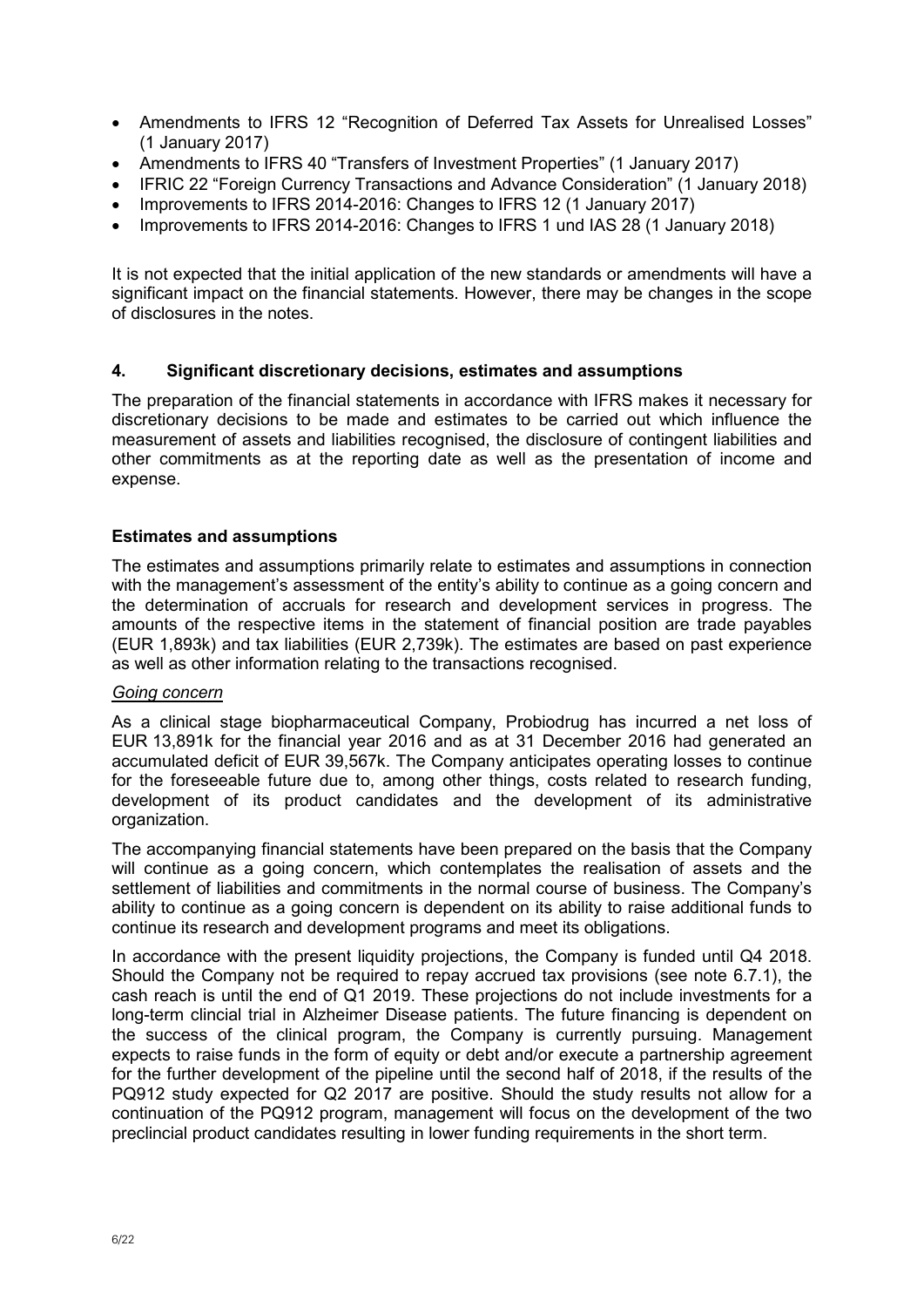#### *Estimating accruals for research and development expenses*

As part of the process of preparing the financial statements Probiodrug is required to estimate its accrued expenses. This process involves reviewing quotations and contracts, identifying services that have been performed on its behalf, estimating the level of service performed and the associated cost incurred for the service when Probiodrug has not yet been invoiced or otherwise notified of the actual cost.

#### *Measurement of pension obligation*

The measurement of the pension provision is based on actuarial assumptions with respect to demographic developments, pension increases as well as the determination of the discount rate.

The estimates may differ from the actual amounts recognised in subsequent periods. Changes in assumptions or estimates to be made are recognised in the statement of comprehensive loss at the time that they become known. The circumstances in existence at the time of preparation of the financial statements are considered as well as the future development in the industry-related environment with respect to the expected future business development of Probiodrug.

#### **5. Explanations of individual line items in the statement of comprehensive loss**

#### **5.1. Research and development expenses**

The research and development expenses of EUR 10,951k (2015: EUR 10,158k) comprise personnel costs, costs for research and development services provided by third parties in relation to the preclinical and clinical programs, patent related legal and consulting fees, costs of laboratory materials as well as amortisation and depreciation attributable to the research and development area.

#### **5.2. General and administrative expenses**

The general and administrative expenses of EUR 2,909k (2015: EUR 3,279k) comprise personnel costs and costs of office supplies as well as amortisation and depreciation attributable to the administrative area and other operating expenses.

#### **5.3. Supplementary disclosures**

The expenses during the financial year include amortisation and depreciation of plant and equipment as well as intangible assets amounting to EUR 97k (2015: EUR 56k) as well as personnel related expenses amounting to EUR 2,832k (2015: EUR 2,916k).

In addition, expenses associated with defined contribution plans include the employer's contribution to the statutory pension scheme amounting to EUR 54k (2015: EUR 56k).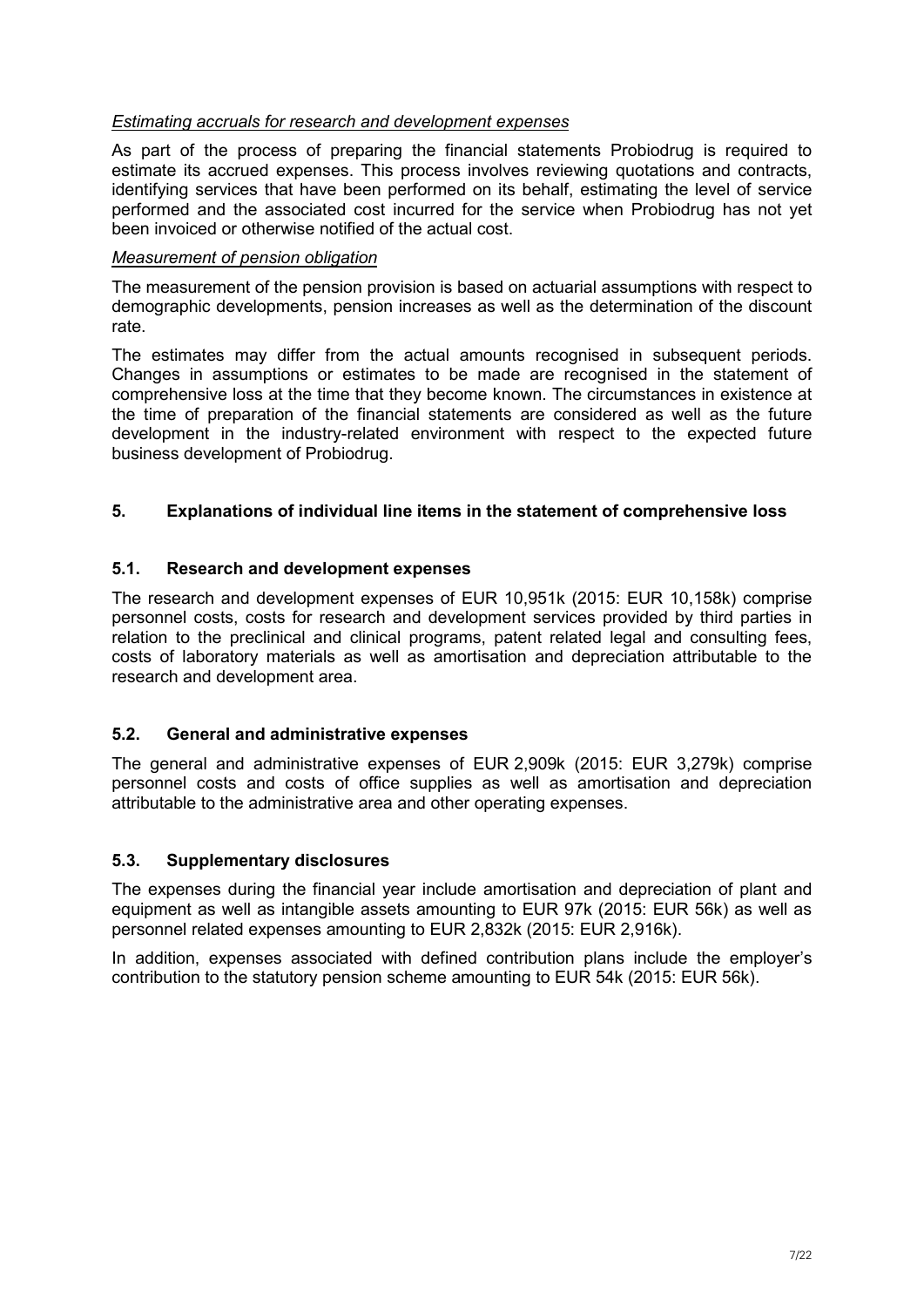#### **5.4. Other operating income**

The other operating income is broken down as follows:

| Other operating income           | 2015<br><b>EUR k</b> | 2015<br><b>EUR k</b> |
|----------------------------------|----------------------|----------------------|
| Release of the investment grants |                      |                      |
| Other                            | 83                   | 33                   |
| Total                            | 83                   | 44                   |

#### **5.5. Income taxes**

The income tax relating to the current period includes both current and deferred taxes. Current income tax expense is based on the respective enacted tax laws and regulations. No current or deferred income taxes were recognised in 2016 and 2015.

For the determination of deferred taxes, a corporation tax rate of 15% plus a solidarity surcharge of 5.5% as well as the trade income tax rate of 15.75% was used for all reporting periods. Based on this, the effective tax rate as at 31 December 2016 used to determine the deferred tax assets and liabilities amounted to 31.58% (31 December 2015: 31.58%).

The significant differences between the expected and the actual income tax expense in the reporting period and the comparative period are explained below:

| <b>EUR k</b>                               | 2016      | 2015      |
|--------------------------------------------|-----------|-----------|
| Loss before income tax                     | $-13,891$ | $-13,505$ |
| llncome tax rate                           | 31.58%    | 31.58%    |
| Expected tax benefits                      | 4,387     | 4,265     |
|                                            |           |           |
| Tax losses not recognised                  | $-4,368$  | $-4,232$  |
| Non-deductible expenses/non-taxable income | $-32$     | $-26$     |
| Other differences                          | 13        |           |
| Reported income tax benefit/expense        | Λ         |           |

As at 31 December 2016, deferred tax assets attributable to tax loss carry forwards in the amount of EUR 36,670k (31 December 2015: EUR 32,345k) and to the pension liability in the amount of EUR 192k (31 December 2015: EUR 205k) were not recognised as their utilization is not probable.

As at 31 December 2016, Probiodrug had corporate income tax loss carry forwards of EUR 116,171k and trade tax loss carry forwards of EUR 115,909k. The tax losses can be carried forward for an unlimited time.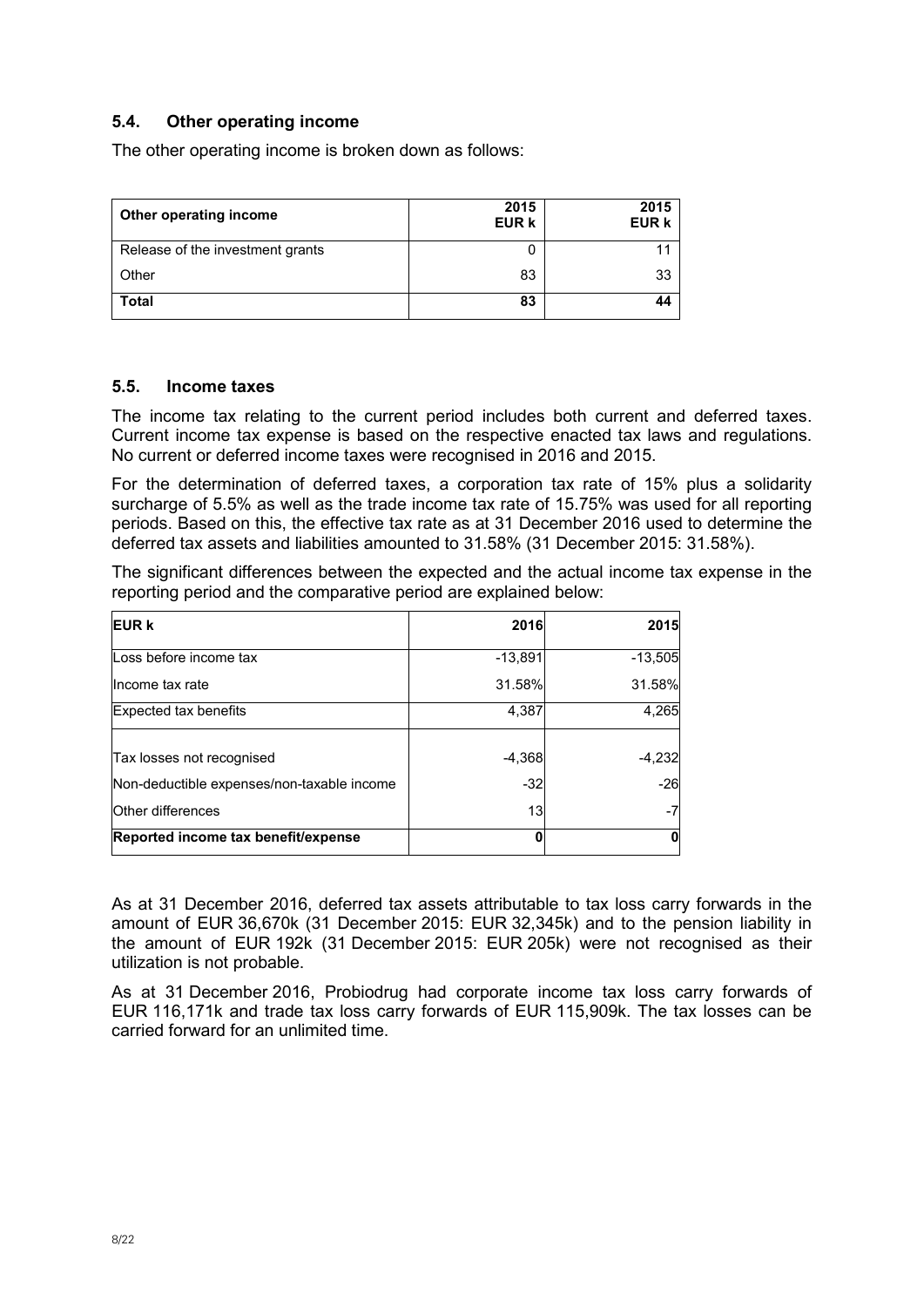#### **6. Explanations on individual statement of financial position line items**

#### **6.1. Intangible assets**

The intangible assets reconcile as follows:

|                                                                                    | EUR k |                                                                                    | EUR k |
|------------------------------------------------------------------------------------|-------|------------------------------------------------------------------------------------|-------|
| Acquisition costs as at<br>31 December 2016                                        | 373   | Acquisition costs as at<br>31 December 2015                                        | 256   |
| Amortisation as at<br>1 January 2016                                               | 200   | Amortisation as at<br>1 January 2015                                               | 171   |
| Additions                                                                          | 77    | Additions                                                                          | 30    |
| Disposals                                                                          | 0     | Disposals                                                                          | -1    |
| Amortisation as at<br>31 December 2015                                             | 277   | Amortisation as at<br>31 December 2015                                             | 200   |
| Carrying value as at<br>1 January 2016<br>Carrying value as at<br>31 December 2016 | 56    | Carrying value as at<br>1 January 2015<br>Carrying value as at<br>31 December 2015 | 82    |
|                                                                                    | 96    |                                                                                    | 56    |

Amortisation is included in the statement of comprehensive loss within research and development expenses and general and administrative expenses.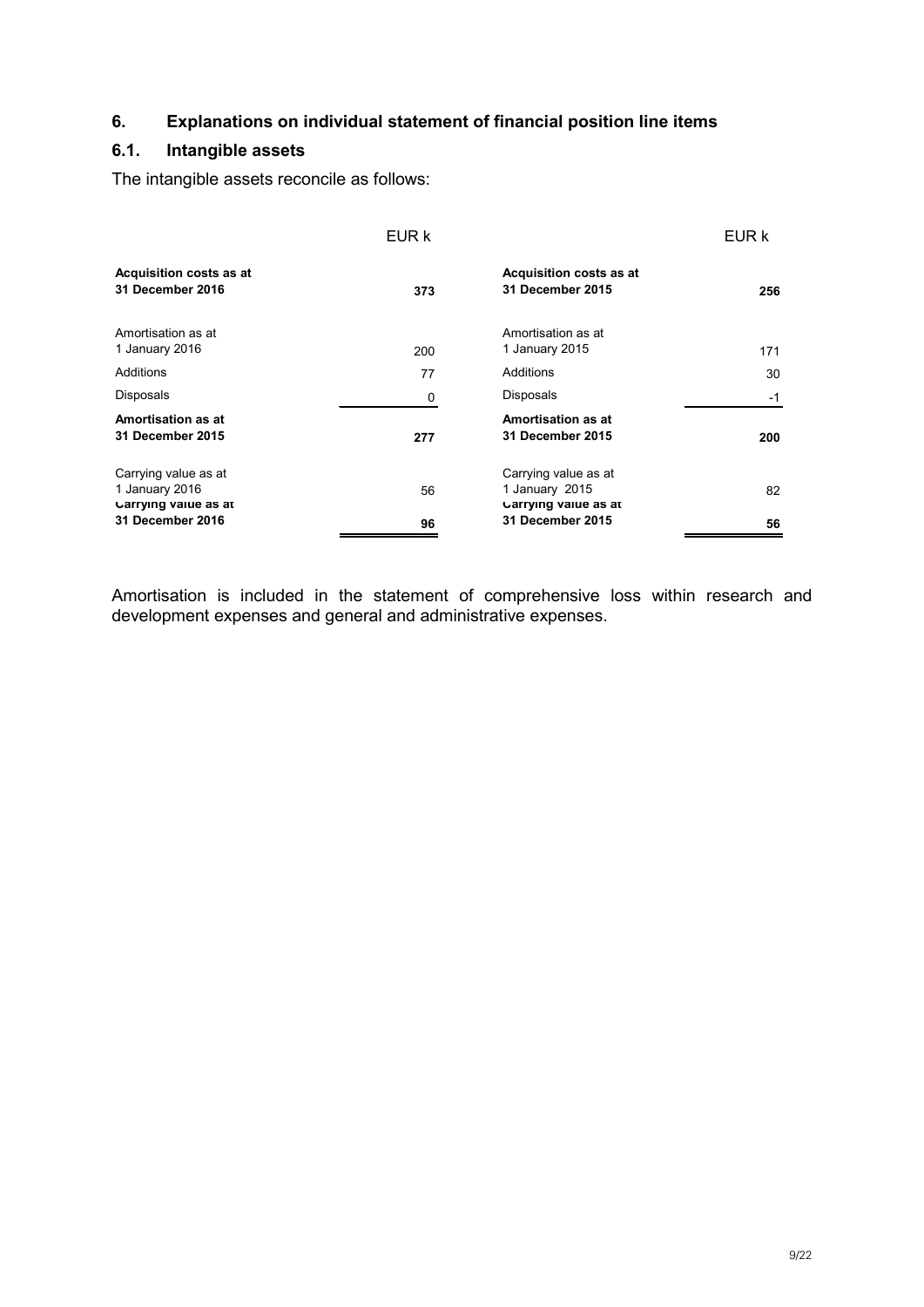# **6.2. Plant and equipment**

Plant and equipment reconcile as follows:

|                                        | Leasehold<br>improvements | Other equipment,<br>factory and office<br>equipment | Total |
|----------------------------------------|---------------------------|-----------------------------------------------------|-------|
|                                        | EUR k                     | EUR k                                               | EUR k |
| Acquisition costs as at                |                           |                                                     |       |
| 1 January 2016                         | 181                       | 492                                                 | 673   |
| <b>Additions</b>                       | 0                         | $\overline{7}$                                      | 7     |
| Disposals                              | 0                         | -4                                                  | -4    |
| Acquisition costs as at                |                           |                                                     |       |
| <b>31 December 2016</b>                | 181                       | 495                                                 | 676   |
| Depreciation as at                     |                           |                                                     |       |
| 1 January 2016                         | 160                       | 432                                                 | 592   |
| <b>Additions</b>                       | 7                         | 13                                                  | 20    |
| Disposals                              | 0                         | -4                                                  | -4    |
| Depreciation as at                     |                           |                                                     |       |
| <b>31 December 2016</b>                | 167                       | 441                                                 | 608   |
| Carrying value as at                   |                           |                                                     |       |
| 1 January 2016<br>Carrying value as at | 21                        | 60                                                  | 81    |
| <b>31 December 2016</b>                | 14                        | 54                                                  | 68    |

|                         | Leasehold<br>improvements | Other equipment,<br>factory and office<br>equipment | Total |
|-------------------------|---------------------------|-----------------------------------------------------|-------|
|                         | EUR k                     | EUR k                                               | EUR k |
| Acquisition costs as at |                           |                                                     |       |
| 1 January 2015          | 181                       | 488                                                 | 669   |
| <b>Additions</b>        | $\mathbf{0}$              | 6                                                   | 6     |
| Disposals               | 0                         | -2                                                  | $-2$  |
| Acquisition costs as at |                           |                                                     |       |
| 31 December 2015        | 181                       | 492                                                 | 673   |
| Depreciation as at      |                           |                                                     |       |
| 1 January 2015          | 153                       | 415                                                 | 568   |
| <b>Additions</b>        | 7                         | 19                                                  | 26    |
| Disposals               | 0                         | $-2$                                                | $-2$  |
| Depreciation as at      |                           |                                                     |       |
| 31 December 2015        | 160                       | 432                                                 | 592   |
| Carrying value as at    |                           |                                                     |       |
| 1 January 2015          | 28                        | 73                                                  | 101   |
| Carrying value as at    |                           |                                                     |       |
| 31 December 2015        | 21                        | 60                                                  | 81    |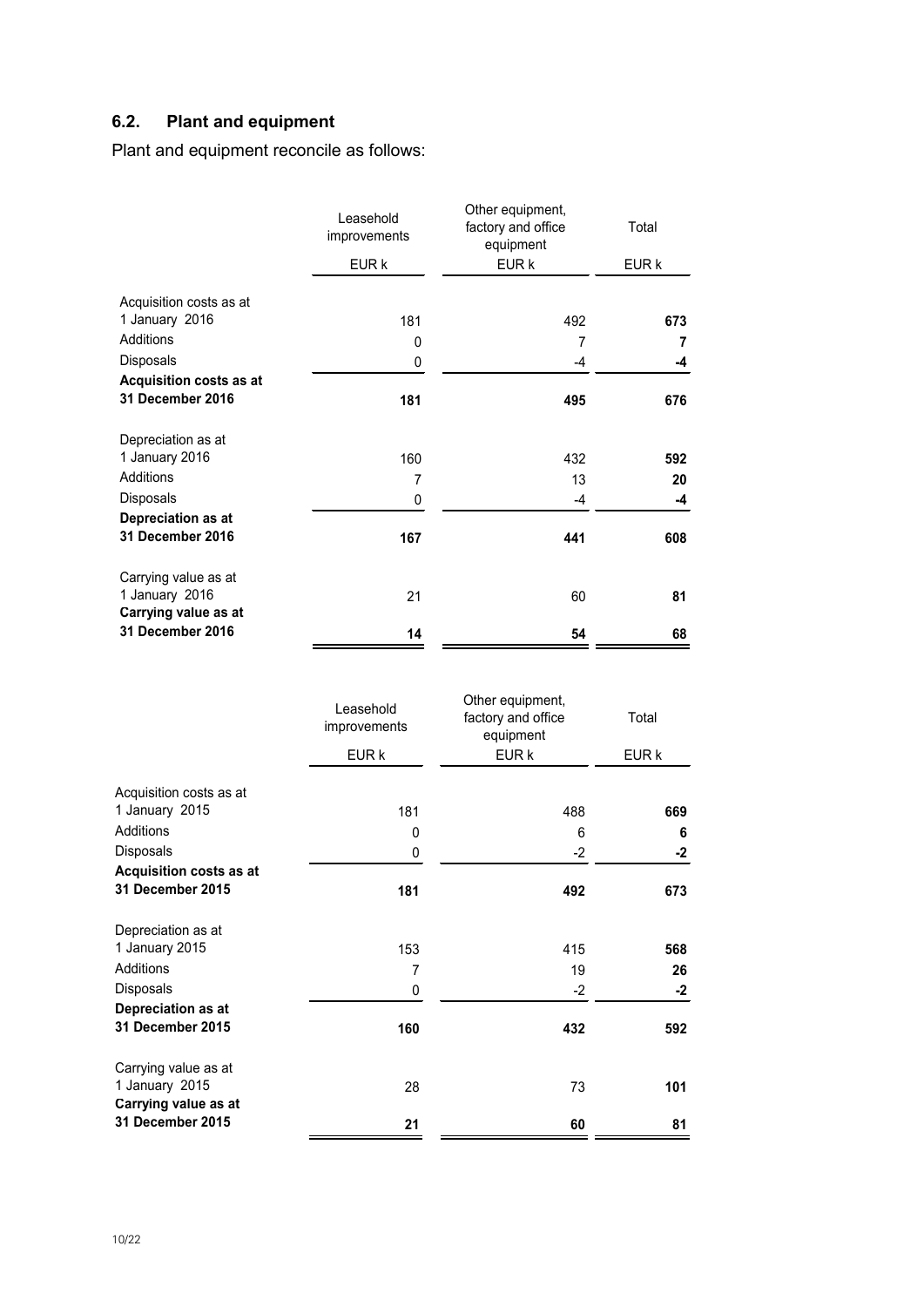#### **6.3. Other current assets**

Other current assets are comprised of:

| In EUR k                    | 31 December 2016 | 31 December 2015 |
|-----------------------------|------------------|------------------|
|                             |                  |                  |
| Prepayments                 | 126              | 226              |
| Value-added tax receivables | 121              | 79               |
| Rent deposits               | 7                |                  |
| Other receivables           | 45               | 45               |
| Other assets                | 3                |                  |
| <b>Total</b>                | 302              | 364              |

#### **6.4. Cash and cash equivalents**

Cash and cash equivalents consist of cash at bank and on hand. As at 31 December 2016, cash balances denominated in other currencies than the Euro amount to USD 653k (31 December 2015: USD 10k).

The net book value represents the maximum amount that is at risk. Bank balances are unrestricted.

#### **6.5. Equity**

As at 31 December 2016, Probiodrug's share capital comprised 8,186,735 registered no par common shares. As at 31 December 2015, Probiodrug's share capital comprised 7,442,487 registered no par common shares. The nominal amount per share is EUR 1.00. All shares are issued and fully paid up.

In 2015, Probiodrug's management board – with the approval of the supervisory board on 5 November 2015 – resolved to increase the share capital from EUR 6,766k by EUR 677k to EUR 7,442k through the issuance of common shares by utilising authorised capital. The proceeds from issuance of common shares amount to EUR 13,531k less transaction costs of EUR 933k.

In 2016, Probiodrug's management board – with the approval of the supervisory board on 6 October 2016 – resolved to increase the share capital from EUR 7,442k by EUR 744k to EUR 8,187k through the issuance of common shares by utilising authorised capital. The proceeds from issuance of common shares amount to EUR 14,886k less transaction costs of EUR 971k.

#### **Conditional Capital**

As at 31 December 2016, the conditional capital amounted to EUR 2,624k and as at 31 December 2015 to EUR 2,556k, respectively.

In 2015, a new conditional capital (Conditional Capital 2015/I) of a nominal amount of EUR 2,000,000 was created by virtue of the resolution of the general meeting of the shareholders on 10 June 2015. The conditional capital can be utilised to issue up to 2,000,000 registered common shares subject to transfer restrictions to serve holders of stock options that make use of their exercise option.

Further, in 2015 existing conditional capital (Conditional Capital 2014/1) was increased by a nominal amount of EUR 32k.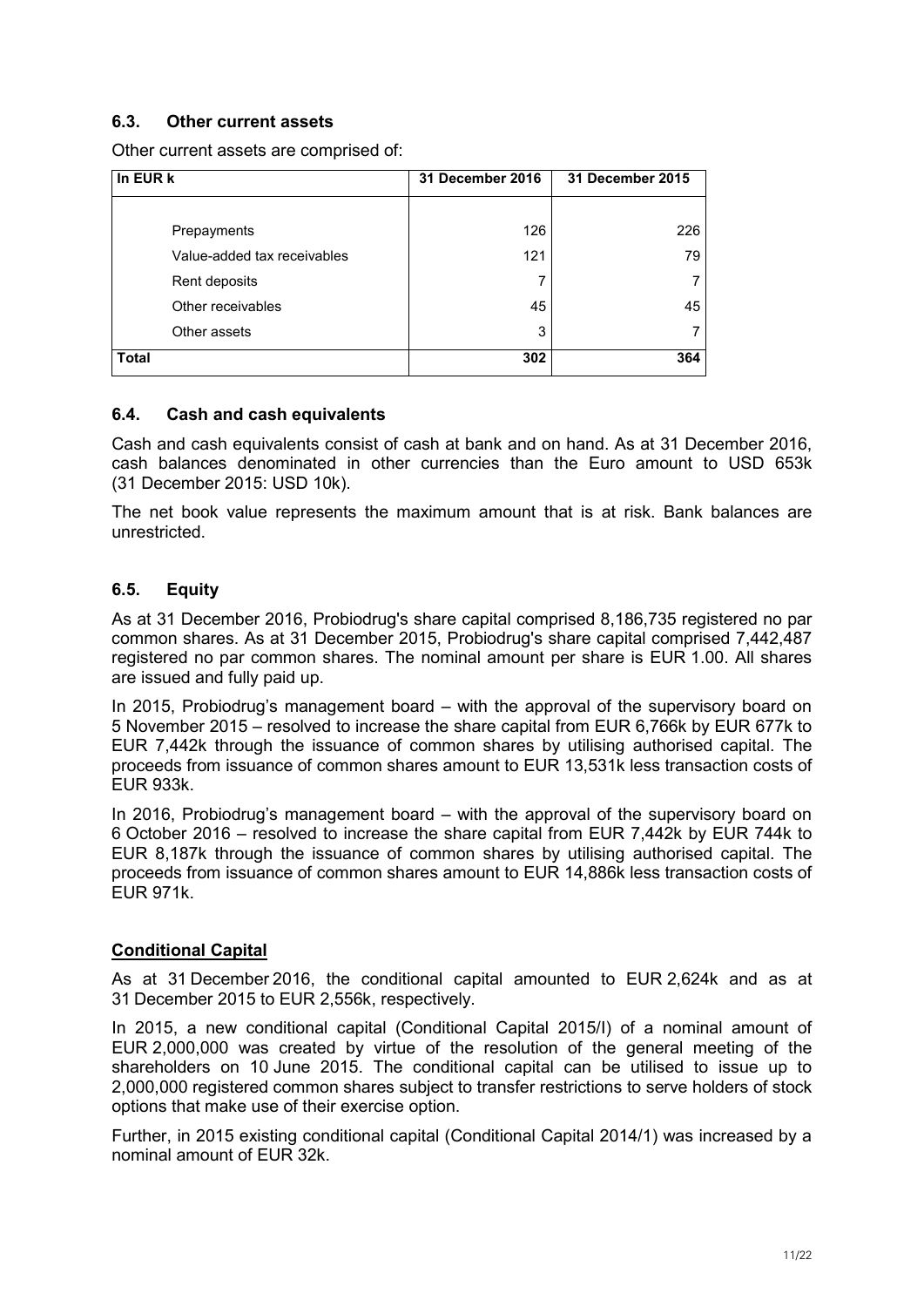By resolution of the Annual Shareholders' Meeting on 19 May 2016, the Conditional Capital 2014/1 was increased by EUR 67,650.00 to EUR 509,650. The conditional capital increase serves the fulfilment of stock option rights pursuant to Section 192 (2) number 3 of the AktG issued as part of stock option program 2014 (as resolved and amended by resolutions of the Annual Shareholders' Meetings on 29 September 2014, 10 June 2015 and 19 May 2016) or to be issued or issued as part of other stock option programs. 404,538 options are designated for current and future members of the management board and 105,112 options are designated for current and future employees. The remaining terms of the option program apply unchanged.

#### **Authorised Capital**

As at 31 December 2016, the authorised capital amounted to EUR 2,977k and as at 31 December 2015 to EUR 2,633k, respectively. The authorised capital can be utilised for capital increases for contributions in cash and/or kind. On 19 May 2016, the Annual Shareholders' Meeting resolved to increase the Authorised Capital 2014 from EUR 2,633,166.00 to EUR 3,721,243.00. The authorisations given to the management board and supervisory board with respect to the Authorised Capital 2014 were adjusted accordingly.

Further in 2016, the authorized capital decreased through the issuance of common shares in the amount of EUR 744,248 to EUR 2,976,995.

#### **6.5.1. Loss per share**

As at 31 December 2016, Probiodrug's share capital consisted of 8,186,735 common shares (31 December 2015: 7,442,487). All common shares are registered no par value common shares. The calculated nominal amount per share is EUR 1.00.

The net loss attributable to Probiodrug's shareholders amounted to EUR 13,891k in financial year 2016 (2015: net loss of EUR 13,505k).

The loss per share was calculated as follows:

|                                                            | 2016       | 2015       |
|------------------------------------------------------------|------------|------------|
| Weighted<br>average number of common shares<br>outstanding | 7,619,398  | 6,871,557  |
| Loss for the period                                        | $-13,891k$ | $-13,505k$ |
| Loss per share in EUR<br>(basic/diluted)                   | $-1.82$    | $-1.97$    |

As at 31 December 2016 and 2015 no financial instruments had a dilutive effect.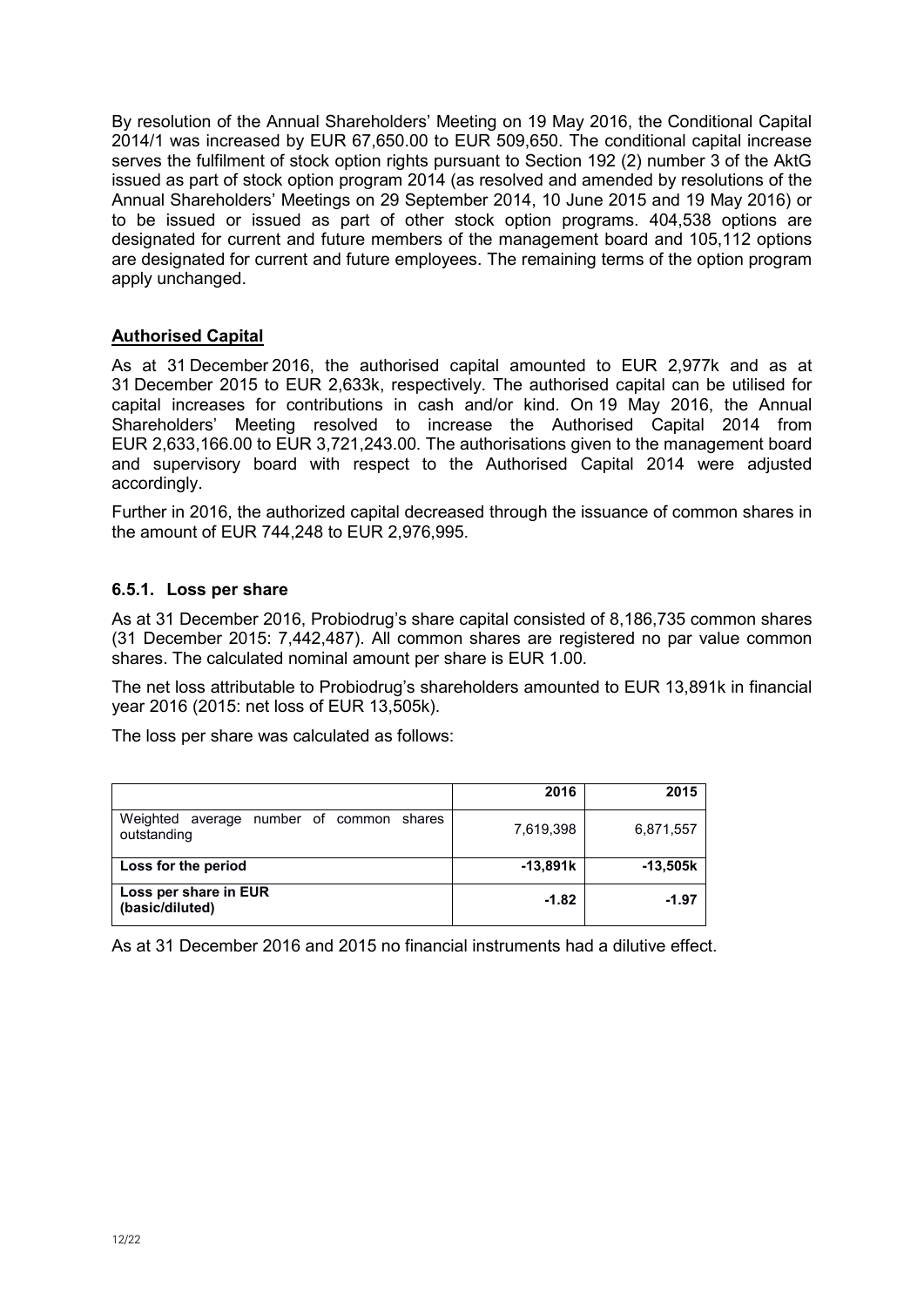#### **6.5.2. Share based payments**

#### **6.5.2.1. Stock option programs (equity settled)**

Since 2007, Probiodrug granted equity settled stock options under various stock option programs.

The key terms and conditions related to the grants under these programs are as follows; all options are to be settled by the physical delivery of shares or in cash;

| <b>Grant date/employees entitled</b>     | Outstanding<br><b>Options</b> | <b>Vesting conditions</b>                                     | Contractual<br>life of<br>options |
|------------------------------------------|-------------------------------|---------------------------------------------------------------|-----------------------------------|
| <b>ESOP 2007</b><br>Granted to employees | 16.208                        | graded vesting over four year<br>period (50% after two years, | 8 years;<br>extended in           |
|                                          |                               | 25% after three years and<br>25% after four years)            | 2016 to 11<br>years               |
| ESOP 2010/2013                           |                               | graded vesting over 31 month                                  | 4 to 6 years;                     |
| Granted to management board              | 54,165                        | period (33% after seven<br>months, 33% after 19 months        | Extended in<br>2016 to 9          |
| Granted to employees                     | 21.274                        | and remaining after<br>31 months)                             | years                             |
| <b>ESOP 2014</b>                         |                               | Immediate vesting on date of                                  | 8 years, not                      |
| Granted to management board              | 314,501                       | grant for 40%, graded vesting<br>over 3 year period (20% each | exercisable<br>before lapse       |
| Granted to employees                     | 84,874                        | after first, second and third<br>year) period                 | of 4 years                        |

The fair value of the options granted has been measured using Monte Carlo-simulation. Service and non-market performance conditions attached to the option programs are not taken into account in measuring fair value.

The inputs used in the measurement of the fair values for 2014 to 2016 grants were:

|                                                        | <b>ESOP 2014</b>    |
|--------------------------------------------------------|---------------------|
| Fair value at grant date                               | EUR $5.68 - 10.70$  |
| Share price at grant date                              | EUR $15.25 - 24.80$ |
| Exercise price                                         | EUR $15.25 - 23.60$ |
| Expected volatility                                    | 45%                 |
| Expected life (weighted average)                       | 4 years             |
| Expected dividends                                     | 0%                  |
| Risk free interest rate (based on government<br>bonds) | $-0.19\%$ to 0.05%  |

Expected volatility has been based on the arithmetic average of historical volatilities of a peer group of four companies.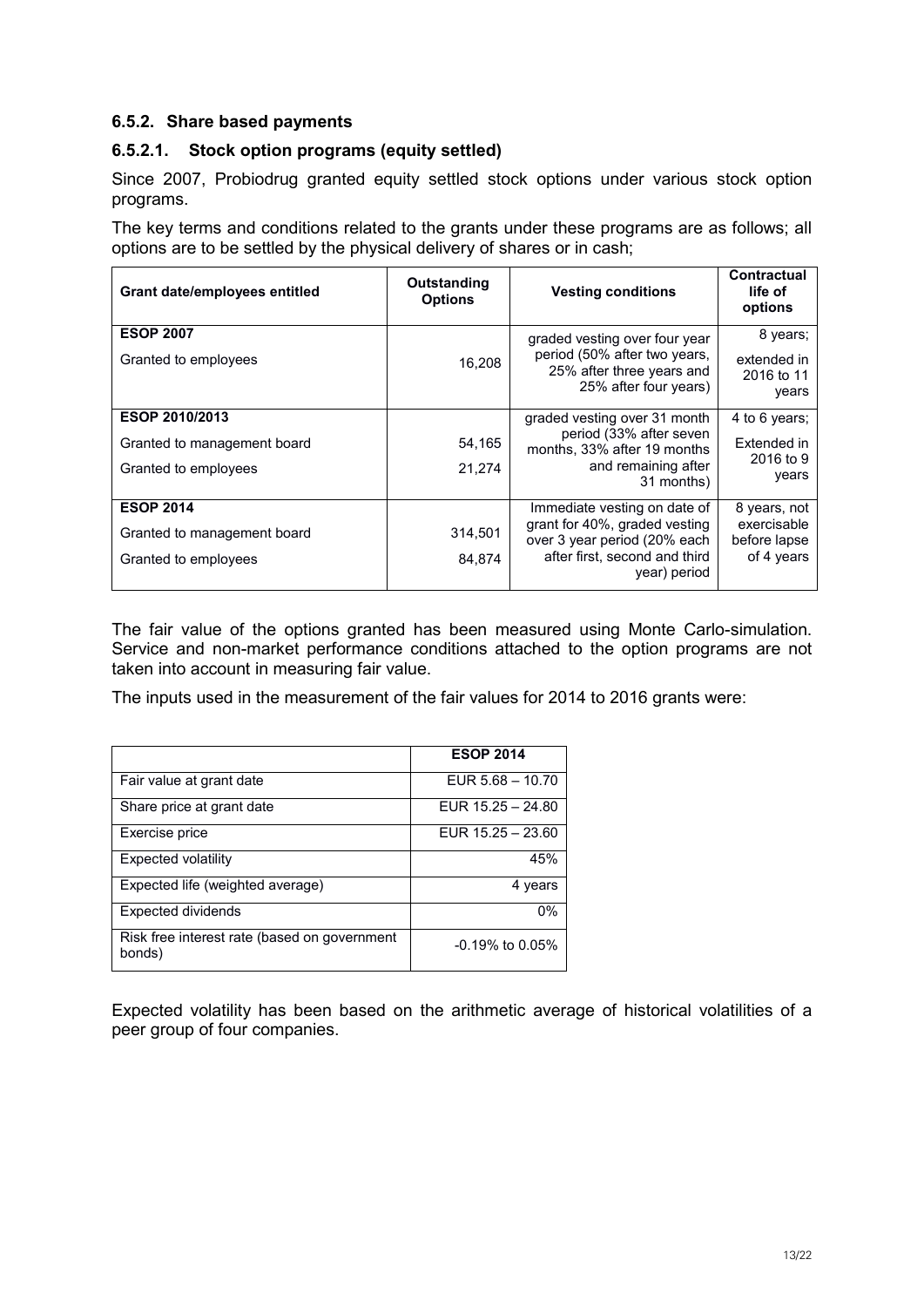The number and weighted-average exercise prices of stock options under the stock option programs were as follows:

|                                   | 2016                  |                  | 2015                  |                  |
|-----------------------------------|-----------------------|------------------|-----------------------|------------------|
|                                   | Number of<br>options* | WAEP**           | Number of<br>options* | WAEP**           |
| Outstanding at 1 January          | 538,637               | EUR 16.27        | 447,762               | EUR 16.10        |
| Forfeited during the year         | $-90,305$             | EUR 21.20        | 0                     |                  |
| Exercised during the year         | $\Omega$              | --               | $\Omega$              |                  |
| Cash settlement                   | $-31,734$             | --               |                       |                  |
| Granted during the year           | 74,424                | EUR 19.43        | 90,875                | EUR 20.33        |
| <b>Outstanding at 31 December</b> | 491,022               | <b>EUR 17.13</b> | 538,637               | <b>EUR 16.27</b> |
| Exercisable at 31 December        |                       | EUR 11.10        |                       | EUR 11.64        |
|                                   | 91,647                |                  | 133,261               |                  |
|                                   |                       |                  |                       |                  |

\* Adjusted for the reverse stock split

\*\*Weighted average exercise price

The stock options outstanding at 31 December 2016 had an exercise price in the range of EUR 6.00 to EUR 42.18 (31 December 2015: EUR 6.00 to EUR 42.18) and a weightedaverage contractual life of 5.3 years (31 December 2015: 5.4 years). According to the terms and conditions of the stock option programs, exercise is not possible during specified blackout periods and subject to a performance criterion concerning the average stock price of Probiodrug shares during the twenty days before exercise.

No expenses associated with the stock option programs 2007 and 2010/2013 are recognised for the years 2016 and 2015, respectively, due to the vesting in prior periods.

The total expenses associated with the stock option program 2014 recognised in 2016 amounted to EUR 650k (2015: EUR 964k). These amounts were credited to additional paidin capital.

According to the authorization given by the general assembly from 18 May 2010 and duly taking into account the interests of the Company the supervisory board resolved to provide a cash settlement for part of the options of the members of the management board Mr Glund and Mr Liebers from the option program 2010. The settlement was accounted for as a cancellation and the settlement amount paid of EUR 400k was deducted from additional paid-in capital. No further share based payment expense was recognised as share based payments were fully recognised in prior periods and the settlement amount did not exceed the fair value of the shares as of the settlement date. The respective settlement amount was paid out after the capital increase from October 2016.

#### **6.5.2.2. Phantom stock option programs**

From the existing phantom stock program 2007, a portion of 9,880 phantom stocks forfeited in 2016. As of 31 December 2016 19,333 remaining phantom stock awards are outstanding with a fair value of EUR 0k.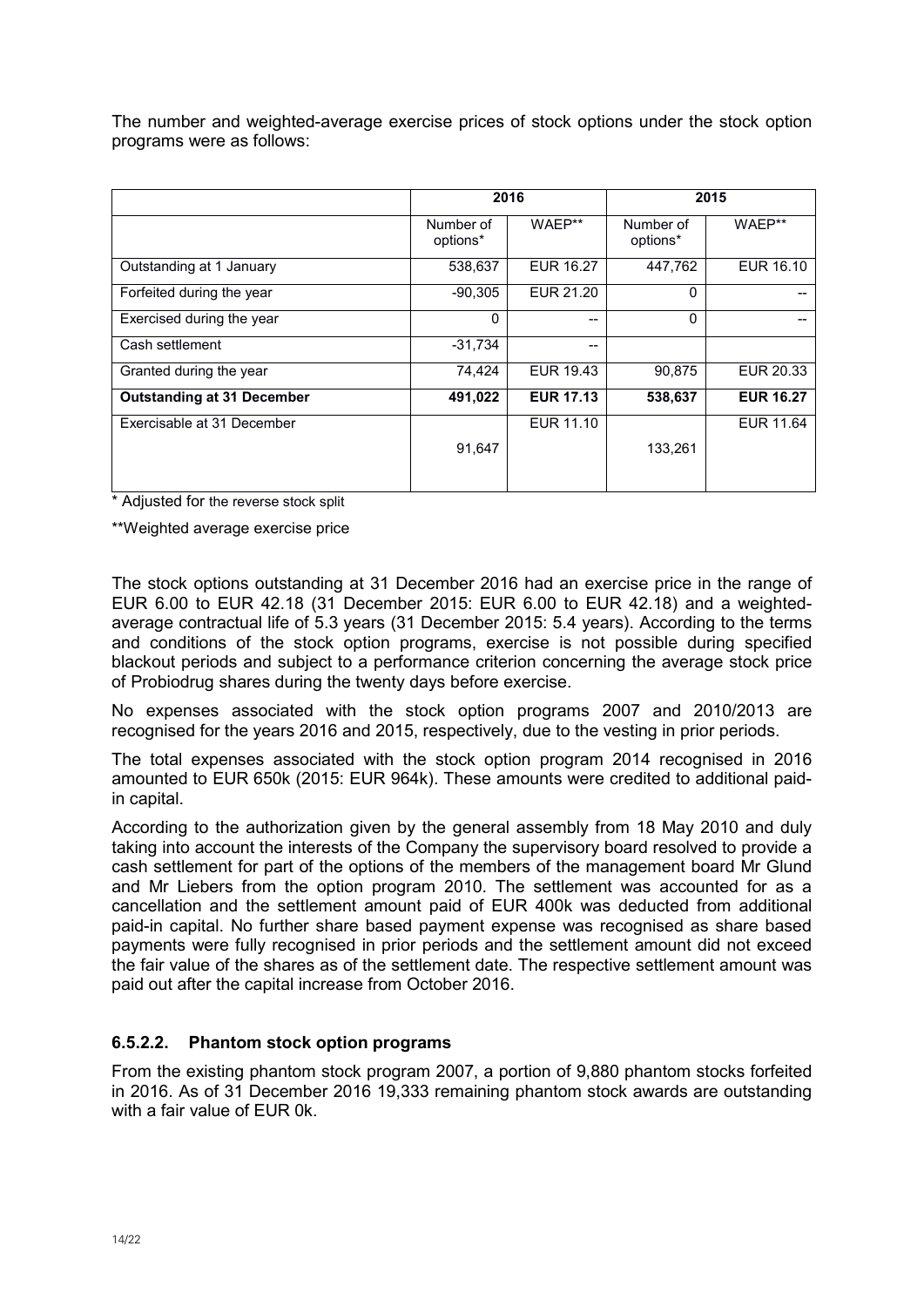#### **6.6. Noncurrent liabilities**

#### **6.6.1. Pension liabilities**

Probiodrug has a defined benefit pension plan commitments to two individuals. The pension commitments include entitlements to disability, retirement and survivor benefits in amounts specifically determined by individual.

Plan assets consist solely of pension liability insurance contracts which have been concluded. The asset values of the insurance contracts represent the cash surrender values and were off-set against the pension obligations as the insurance contracts are qualifying insurance policies in accordance with IAS 19.

The amount of the defined benefit obligation (actuarial present value of the accrued pension entitlements) is determined on the basis of actuarial methodologies which require the use of estimates. The calculation was based on the Heubeck 2005 G mortality tables.

The measurement of the pension benefits is based on the following actuarial assumptions:

|               | 2016 | 2015  |
|---------------|------|-------|
| Discount rate | .42% | 2.01% |

The discount rate was determined based on industrial bonds with an AA rating and a comparable term.

In addition, an annual salary increase of 0% and an increase in the pension of 1.0% was assumed.

The following sensitivity analysis shows how the present value of the defined benefit pension obligation would change if the interest rate changed holding other assumptions constant:

Interest rate – 0.5%: Δ DBO EUR 123k (31 December 2015: EUR 119k)

Interest rate + 0.5%: Δ DBO EUR -111k (31 December 2015: EUR -107k)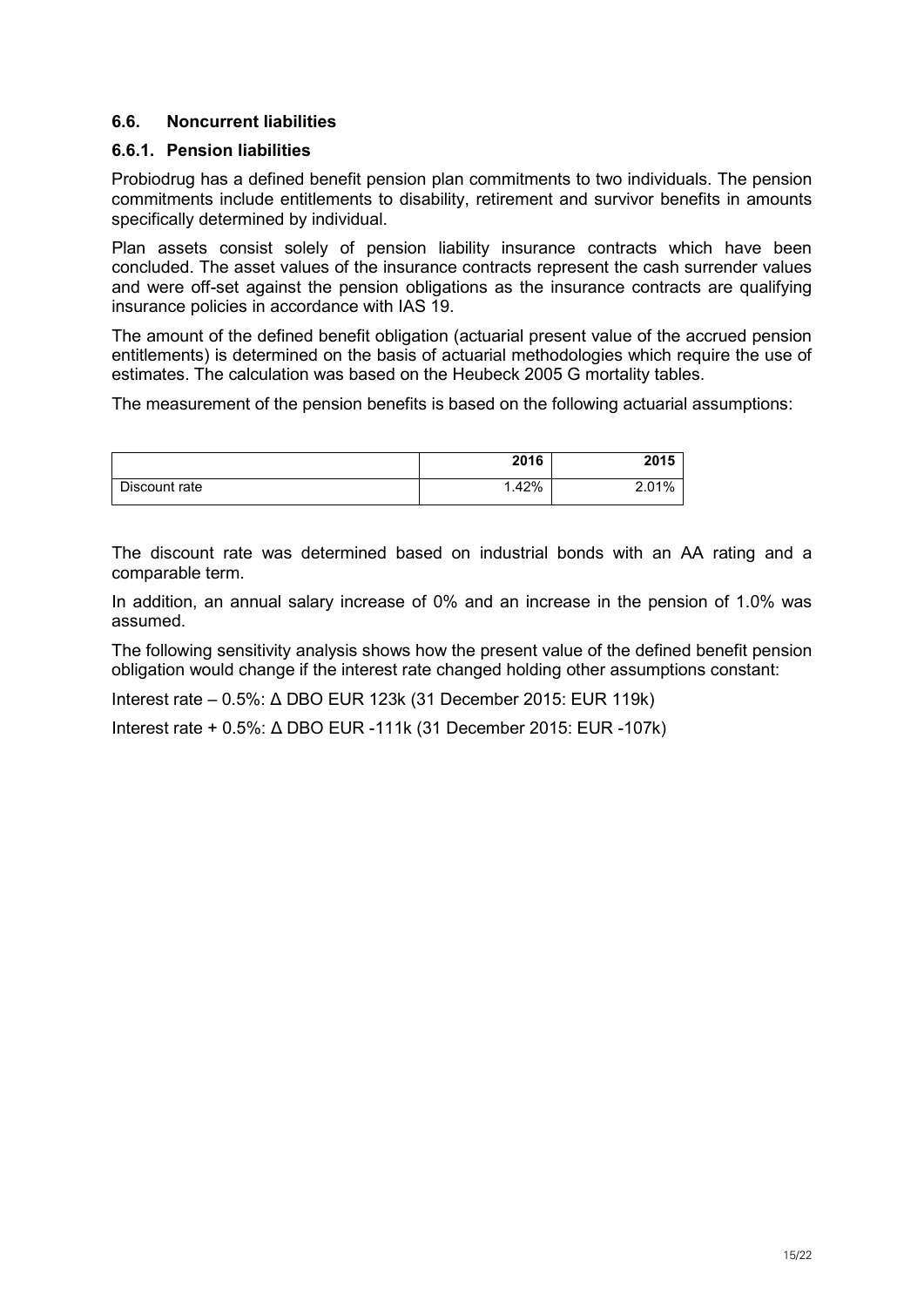| Reconciliation of defined benefit obligation and plan assets |
|--------------------------------------------------------------|
|--------------------------------------------------------------|

| In EUR k                                                                                    | <b>Defined</b><br>benefit<br>obligation | <b>Plan assets</b> | <b>Pension</b><br>provision<br>(Net DBL) |
|---------------------------------------------------------------------------------------------|-----------------------------------------|--------------------|------------------------------------------|
| Balance as of 01 January 2015                                                               | 1,564                                   | $-635$             | 929                                      |
| Current service cost                                                                        | 46                                      |                    | 46                                       |
| Interest expense (+) /interest income (-)                                                   | 24                                      | $-10$              | 14                                       |
| Remeasurement                                                                               | $-112$                                  | 7                  | $-105$                                   |
| Income (-)/ expenses (+) from plan assets (without<br>amounts included in interest expense) |                                         | 7                  | $\overline{7}$                           |
| Actuarial gains (-)/ losses (+)                                                             | $-112$                                  | $\overline{a}$     | $-112$                                   |
| Effects from changes in financial assumptions                                               | $-107$                                  |                    | $-107$                                   |
| Effects from changes based on experience                                                    | $-5$                                    |                    | $-5$                                     |
| Employer's contributions                                                                    |                                         | $-62$              | $-62$                                    |
| Balance as of 01 January 2016                                                               | 1,522                                   | $-700$             | 822                                      |
| Current service cost                                                                        | 43                                      |                    | 43                                       |
| Interest expense (+)/ interest income (-)                                                   | 31                                      | $-15$              | 16                                       |
| Remeasurement                                                                               | 48                                      | $-17$              | 31                                       |
| Income (-)/ expenses (+) from plan assets (without<br>amounts included in interest expense) |                                         | $-17$              | $-17$                                    |
| Actuarial gains (-)/ losses (+)                                                             | 48                                      |                    | 48                                       |
| Effects from changes in financial assumptions                                               | 49                                      |                    | 49                                       |
| Effects from changes based on experience                                                    | $-1$                                    |                    | $-1$                                     |
| Employer's contributions                                                                    |                                         | $-62$              | $-62$                                    |
| Balance as of 31 December 2016                                                              | 1,644                                   | $-794$             | 850                                      |

In the reporting period, the following items associated with defined benefit obligations were recognised in the statement of comprehensive loss:

| in EUR k                             | 2016  | 2015  |
|--------------------------------------|-------|-------|
| Current service cost                 | 43    | 46    |
| Net interest expense (+)/ income(-)  | 16    | 14    |
| Interest expense associated with DBO | 31    | 24    |
| Interest income on plan assets       | $-15$ | $-10$ |
| Total net pension expense            | 59    | 60    |

In 2017, plan contributions amounting to EUR 62k are expected. The weighted average duration of the pension commitments is 14.6 years (31 December 2015: 15.4 years). The pension payments for the two beneficiaries may be due in one respectively two years.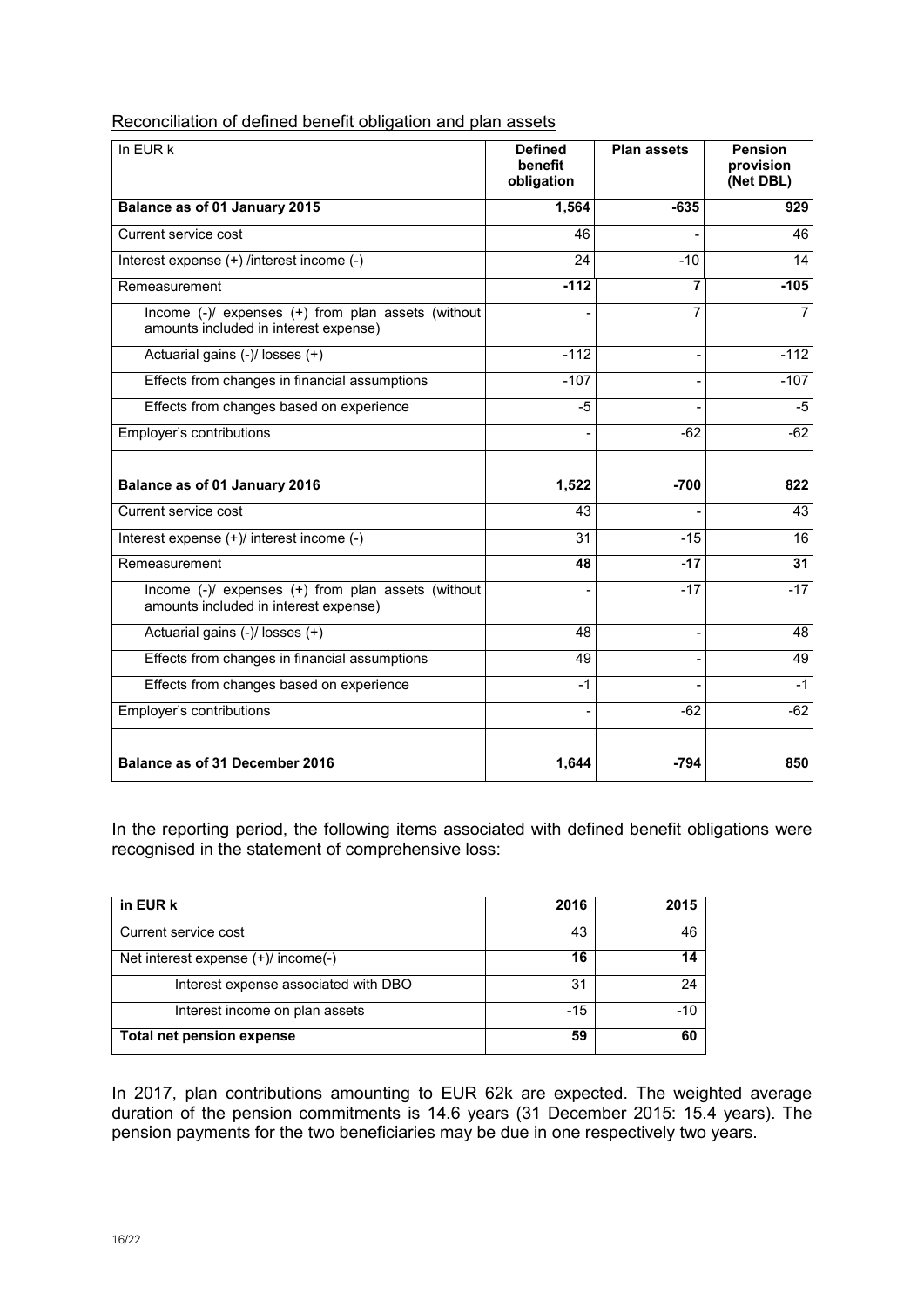#### **6.7. Current liabilities**

#### **6.7.1. Tax liabilities**

The tax liabilities of EUR 2,739k comprise the Company's payment obligations including accrued interest as a result of the tax audit for the periods 2002 through 2005 including interest for late payment. EUR 1,443k relates to corporate income tax and EUR 1,296k to trade tax. Probiodrug has filed a lawsuit at the Tax Court [Finanzgericht] contesting the potential back taxes. A ruling has not yet been made. A stay of execution for the contested decisions has been granted.

#### **6.7.2. Other current liabilities**

|                                                     | 31 December 2016 | 31 December 2015 |
|-----------------------------------------------------|------------------|------------------|
|                                                     | EUR k            | <b>EUR k</b>     |
| Liabilities from waived phantom stock<br>obligation | 0                | 215              |
| Salaries and wages                                  | 313              | 189              |
| Payroll and church taxes                            | 37               | 129              |
| Other                                               | 105              | 66               |
| <b>Total</b>                                        | 455              | 599              |

Regarding liabilities from waived phantom stock obligations we refer to note 6.5.2.2.

#### **7. Disclosures with respect to financial instruments**

#### **7.1. General disclosures**

A financial instrument is a contract which simultaneously gives rise to a financial asset of one entity and a financial liability or equity instrument of another entity. Financial instruments are broken down into non-derivative and derivative financial instruments.

On the asset side, the non-derivative financial instruments primarily include cash and cash equivalents.

The non-derivative financial liabilities consist primarily of trade payables.

The categories "measured at fair value through profit and loss", "financial instruments heldto-maturity" and "financial instruments available for sale" were not relevant with respect to the financial assets and financial liabilities recognised as at 31 December 2016.

#### **7.2. Fair value measurement**

All assets and liabilities, for which fair value is recognized in the financial statements, are organized in accordance with the following fair value hierarchy, based on the lowest level input parameter that is significant on the whole for fair value measurement:

- Level 1 Prices for identical assets or liabilities quoted in active markets (non-adjusted)
- Level 2 Measurement procedures, in which the lowest level input parameter significant on the whole for fair value measurement is directly or indirectly observable for on the market
- Level 3 Measurement procedures, in which the lowest level input parameter significant on the whole for fair value measurement is not directly or indirectly observable for on the market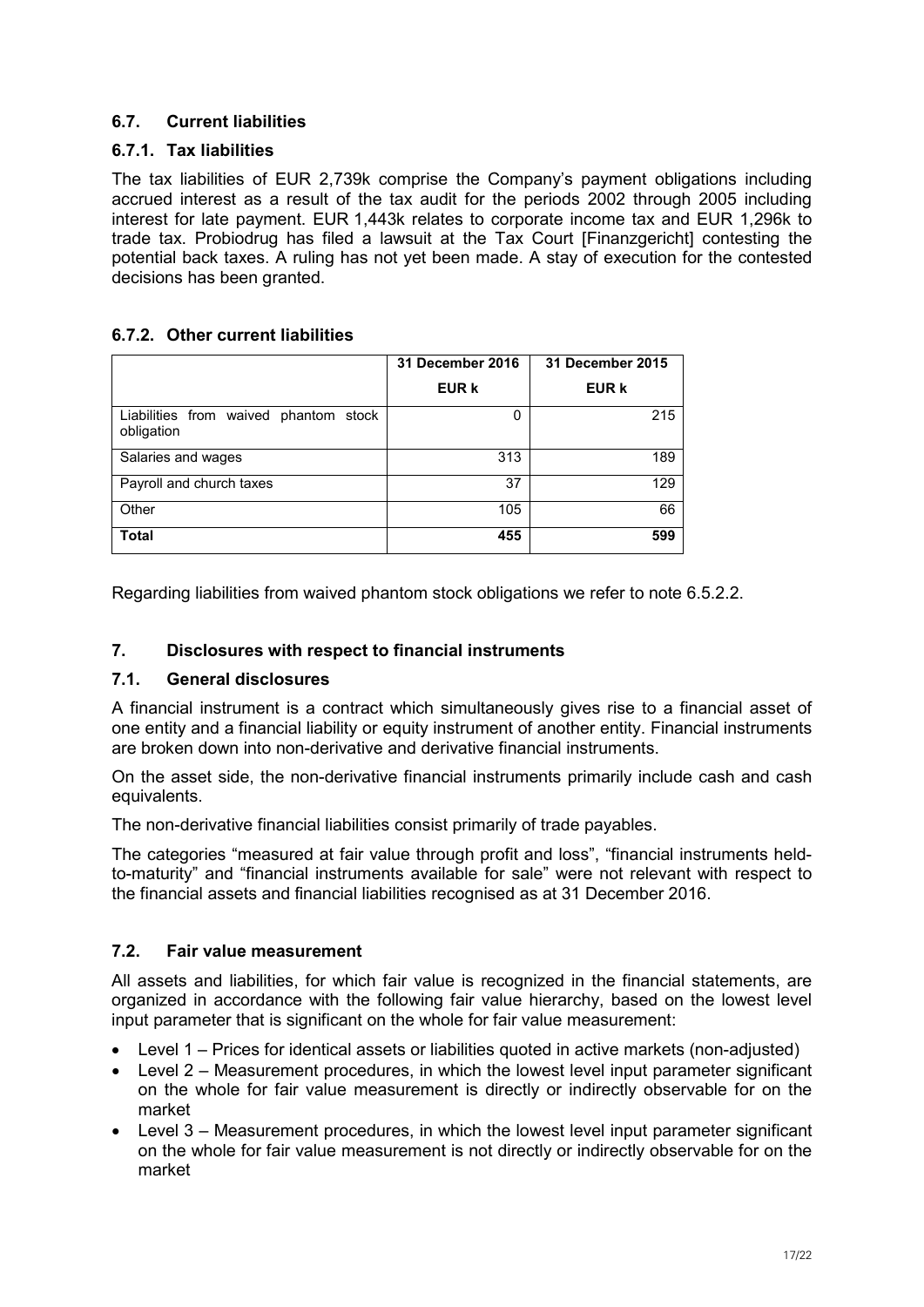The carrying amount of receivables, other financial assets, cash and cash equivalents and trade and other payables is a reasonable approximation of the fair value.

#### **7.3. Other disclosures in accordance with IFRS 7**

#### **Disclosures with respect to interest income and expense**

No interest expense in 2016 and 2015 was recognised with respect to financial instruments.

#### **Financial risks and risk management**

#### **7.3.1. Organisation**

#### **Risk management system, objectives and methods**

In addition to operating business risks, Probiodrug is subject to the following risks as a result of the use of financial instruments: credit risks, liquidity risks and market risks. The Company has established a clear and effective organisation to monitor and control risks. To make risks controllable from the perspective of risk prevention, a risk management system has been implemented and is continuously being further developed to address the different risk areas. Predefined specific individual risks are continuously monitored using early warning signals.

The goal with respect to risk management is to define different risk management processes which make a timely identification of risks relating to quantity, probability of occurrence and damage amounts possible and which provide appropriate counter measures for those who have been named responsible for the processes.

Accordingly, in connection with a risk-oriented and forward-looking management approach, Probiodrug has developed and implemented a risk management system. The implementation of a functional risk management system is considered part of the overall leadership responsibility of management.

Responsibilities are clearly assigned to the individual organisational units which are involved in the risk management process:

#### **Management board:**

The risk management process begins with the management board which, in the course of overall management, on the basis of the risk bearing potential, provides a clear definition of the strategy, the business types, acceptable and unacceptable risks as well as the total justifiable risk.

#### **Risk management:**

Risk management is responsible for the active monitoring and controlling of the respective risk groups. Risk is reduced through risk minimisation measures undertaken and by monitoring adherence to limits.

#### **Supervisory board:**

The supervisory board has a control function with respect to all measures for risk limitation and risk management in the Company.

#### **7.3.2. Risk groups**

In connection with its business operations, Probiodrug is subject not only to operating business risks but also to a multitude of financial risks including credit risks, liquidity risks and market risks as explained below: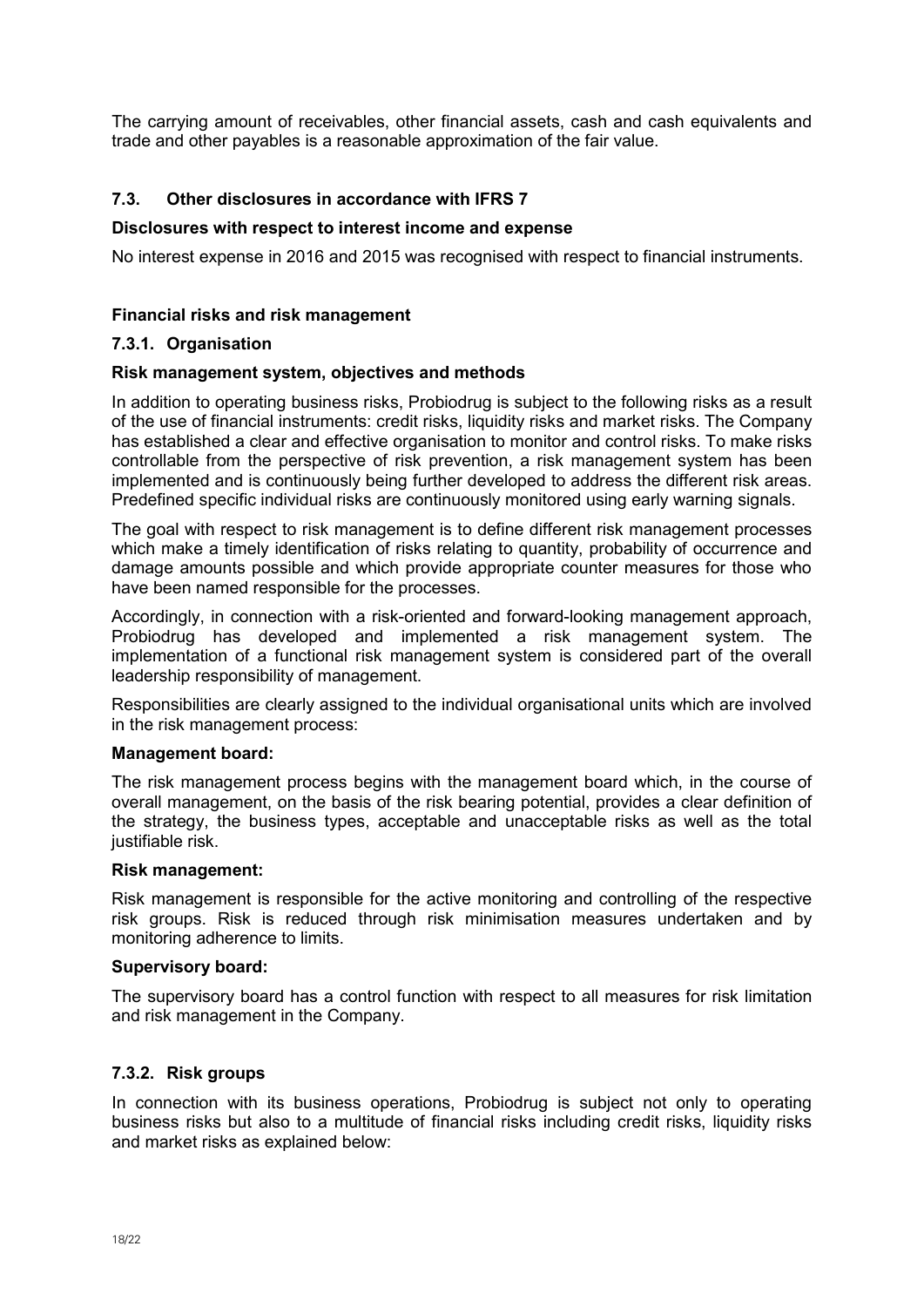#### **7.3.2.1. Credit risks**

Default risks exist with respect to substantially all financial instruments recognised as assets. The amount of the financial assets defines the maximum default risk. To the extent that risks are identified for individual financial instruments, these are taken into account by recording valuation adjustments.

Probiodrug's cash balances are held by the following banks: Sparkasse (32.0%), Moody's Rating Aa2, Deutsche Bank (32.3%) Moody's Rating Baa2, BW Bank (35.2%), Moody's Rating Aa3, and Northern Trust (0.5%), Moody`s Rating (Aa2). In general, cash balances are only held with financial institutions with prime credit ratings which are subject to the depositor's guarantee fund of German banks. Investments, if made, are in financial assets which do not have any inherent risk of loss.

#### **Maximum risk of default**

The maximum default risk for financial assets without considering possible security held or other credit improvements (e.g. right to offset) is as follows:

| Carrying amount as an equivalent for the<br>maximum risk of default<br>EUR k | 31 December 2016 | 31 December 2015 |
|------------------------------------------------------------------------------|------------------|------------------|
| Noncurrent financial assets                                                  | 3                |                  |
| Cash and cash equivalents                                                    | 21.897           | 21.361           |
|                                                                              | 21.900           | 21.364           |

As of the reporting dates 31 December 2016 and 31 December 2015, the financial assets were neither impaired nor overdue.

#### **7.3.2.2. Liquidity risk**

Liquidity risks in the narrow sense exist when the Company does not have adequate funds to settle its ongoing payment obligations. The payment obligations result primarily from the ongoing cost of business operations and investing activities against which there are only minor cash receipts.

In order to manage the liquidity situation during the year, the Company utilises appropriate financial planning instruments. Matching maturities of the liquidity needs and availability is thereby assured. As at 31 December 2016, cash and cash equivalents amounted to EUR 21.9 million. The cash and cash equivalents as at 31 December 2016 provide for the Company's financing beyond the upcoming twelve months. Management believes that additional cash inflows can be generated. If the currently planned assumptions with respect to liquidity do not prove to be viable, based on the current cash reach, there could prospectively be a risk that the liquidity of the Company is insufficient.

For detailed disclosures regarding going concern and liquidity requirements see note 4.

#### **Analysis of maturities**

As of 31 December 2016 and 2015, all trade payables of EUR 1,893k (31 December 2015: EUR 1,629k) have a maturity of up to 30 days, respectively.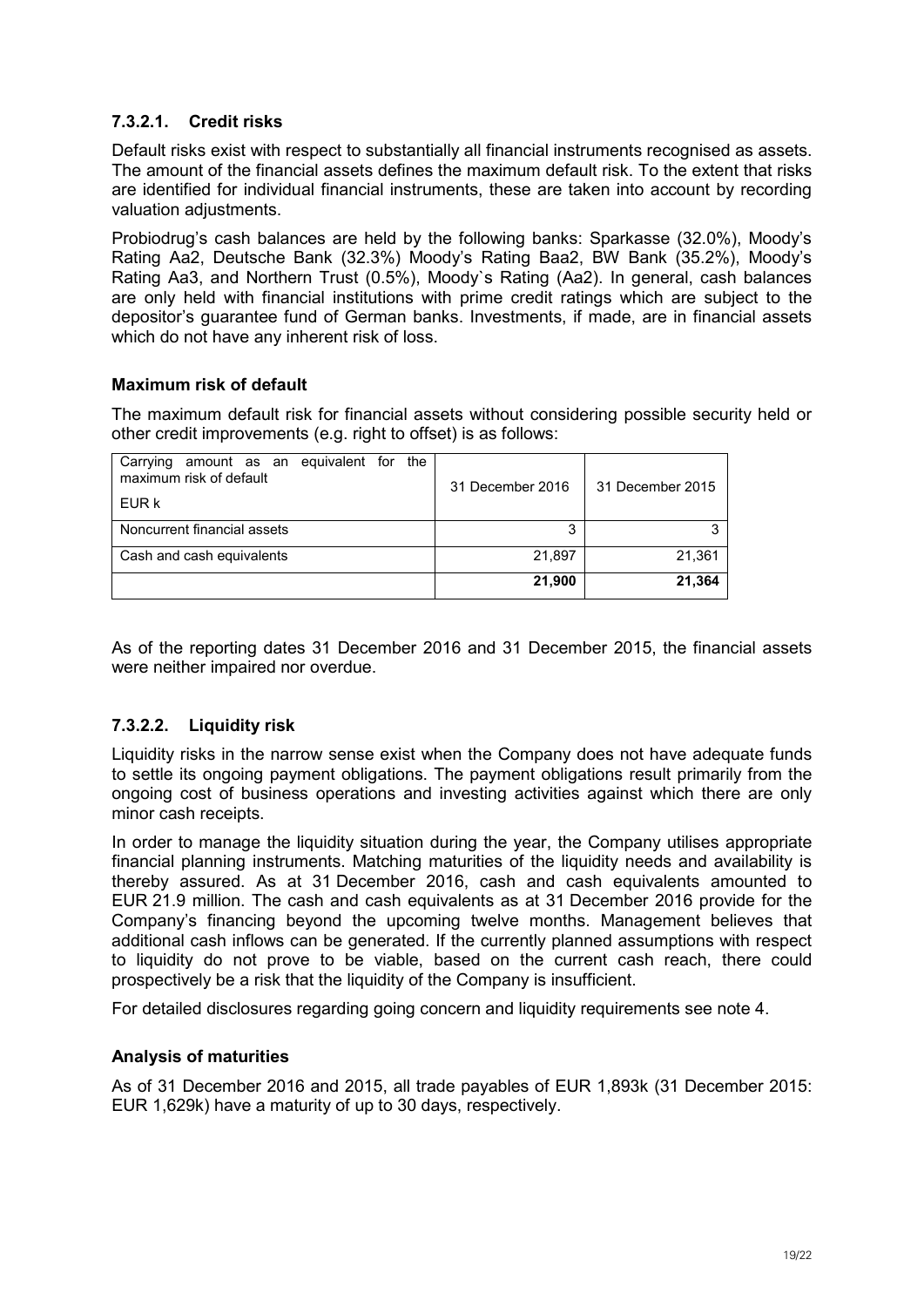#### **7.3.2.3. Market risks**

Market risks develop from a possible change in risk factors which lead to a negative change in market value of the financial assets and liabilities which are subject to this risk factor. General risk factors such as currency risks, risks attributable to changes in interest rates and price risks can be of relevance to Probiodrug.

#### **Exchange rate risks**

Currently, Probiodrug is not exposed to any significant exchange rate risks. Exchange rate risks could develop if a portion of the future expenses or revenues from collaboration agreements or licencing agreements are realised in US dollars or in another foreign currency.

#### **Risk of changes in interest rates**

Probiodrug does not have any interest bearing assets or liabilities to a third party. As such, there is no risk with respect to changes in interest rates.

#### **Price risks**

At present, the financial commitments of the Company (see note 8.1) do not contain variable price conditions and hence do not bear price risks.

#### **Capital management**

The primary objective of Probiodrug's capital management is to ensure that it maintains its liquidity in order to finance its operating activities and meet its liabilities when due. In accordance with the present projections the cash reach of the Company is beginning of 2019. Should the Company be required to repay tax provisions (see note 6.7.1) the cash reach is until the fourth quarter 2018. Both projections do not include the investments for the further development of the pipeline beyond 2017. The future financing on which the going concern assumption is based on considers management's expectation to raise funds in the form of equity or debt and/or conduct a partnership agreement.

Probiodrug's focus on the long-term increase in the value of the Company is in the interest of its shareholders, employees and collaboration partners.

The objective is to sustainably increase the value of Probiodrug by continuing to generate positive data from studies, efficient processes in research and development, a forwardlooking and value-oriented portfolio management as well as continuously increasing the level of awareness of Probiodrug and the approaches it applies in the pharmaceutical industry and, in the mid-term, the transfer of central assets of Probiodrug into industrial collaborations. To achieve this, the business and financial risks along with financial flexibility are in managements' focus.

By resolution of the general meeting of the shareholders on 10 June 2015, the management board is authorized to repurchase own shares with the approval of the supervisory board until 9 June 2020. The authorization is limited to an amount of EUR 677k.

Probiodrug currently has three active stock option programs from the years 2007, 2010 and 2014.

Probiodrug is not subject to any capital requirements stemming from the Articles of **Association**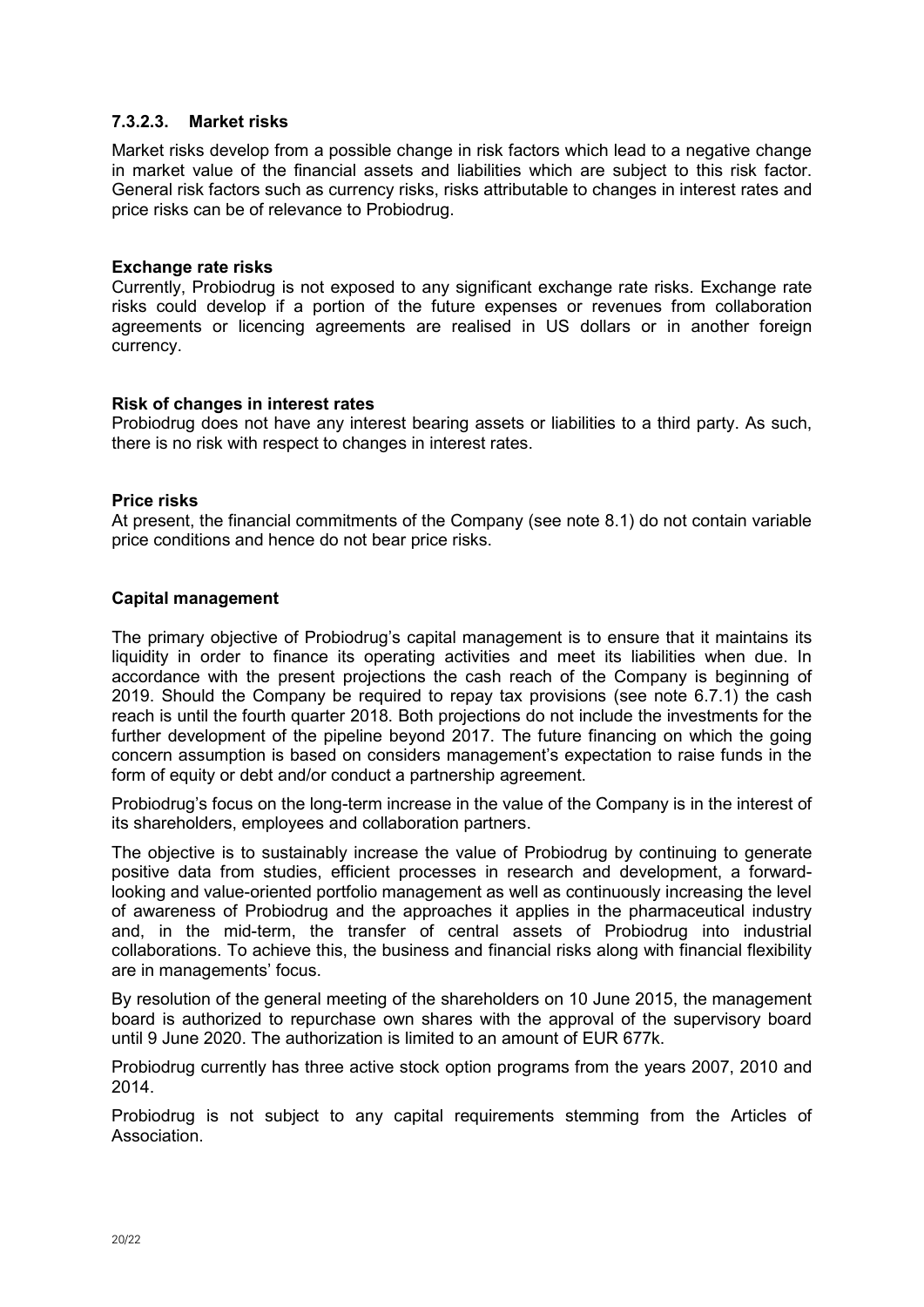As at 31 December 2016, Probiodrug's equity amounted to EUR 16,376k (31 December 2015: EUR 16,133k), which equates to an equity ratio of 73.2% (31 December 2015: 73.8%). The total liabilities amounts to EUR 5,990k (31 December 2015: EUR 5,733k).

#### **8. Other**

#### **8.1. Contingencies and other financial commitments**

The total of the other financial commitments as at 31 December 2016 was EUR 3,683k and consist of services by research and development service providers as well as of service, leasing and rental commitments. Of these commitments EUR 3,619k are due within one year.

#### **8.2. Related party relationships**

The following individuals and entities were considered related parties of Probiodrug during the reporting period:

- a) Members of the key management of the Company or a shareholder of the Company
- b) Enterprises which can be controlled by individuals within a)

#### Transactions with key management personnel

The remuneration of the management board comprised:

| In EUR k                      | 2016  | 2015  |
|-------------------------------|-------|-------|
| Short-term employee benefits  | 1,124 | 860   |
| Post-employment benefits      | 122   | 135   |
| Share-based payments          | 328   | 729   |
| Cancellation of stock options | 400   | 0     |
| <b>Total</b>                  | 1,974 | 1,724 |

Within the scope of the stock option program 2014, 314,501 options were issued to date to the members of the management board. More detailed information is provided in note 6.5.2.1.

According to the authorization given by the general assembly from 18 May 2010 and duly taking into account the interests of the Company the supervisory board resolved to provide a cash settlement for part of the options of the members of the management board Mr Glund and Mr Liebers from the option program 2010. The respective settlement in an amount of EUR 200k each was paid out after the capital increase in October 2016.

The pension commitments described in note 6.6.1 relate to one former and one current member of management board. The development of the pension provision is also presented there.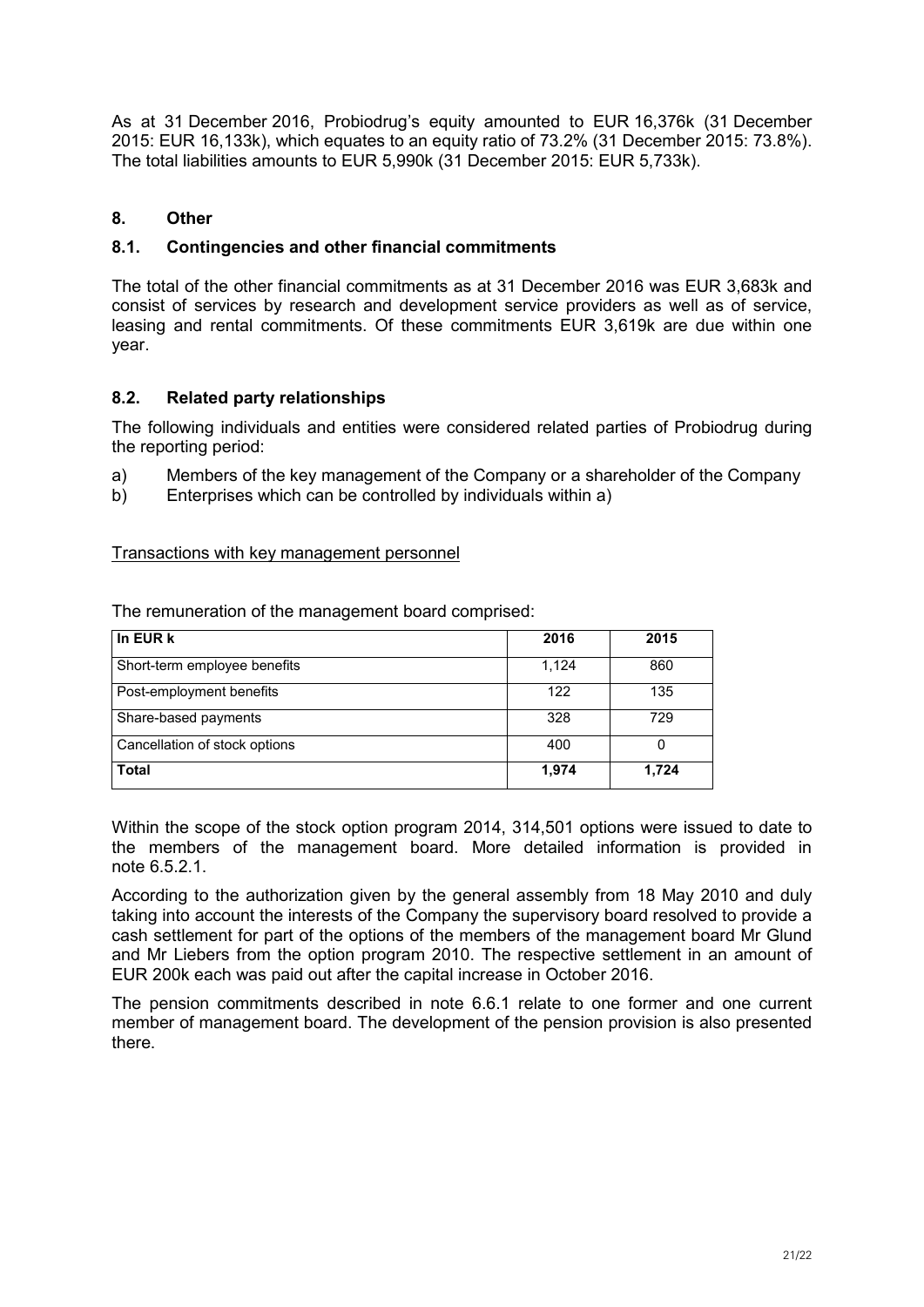The remuneration of the supervisory board comprised of:

| l In EUR k          | 2016 | 2015 |
|---------------------|------|------|
| Short-term benefits | 95   | 52   |
| <b>Total</b>        | 95   | 52   |

#### **8.3. Approval and release**

On 7 March 2017, Probiodrug AG's management board approved these financial statements for release to the supervisory board.

Halle (Saale), 7 March 2017

Dr. Konrad Glund Dr. Hendrik Liebers Dr. Ingeborg Lues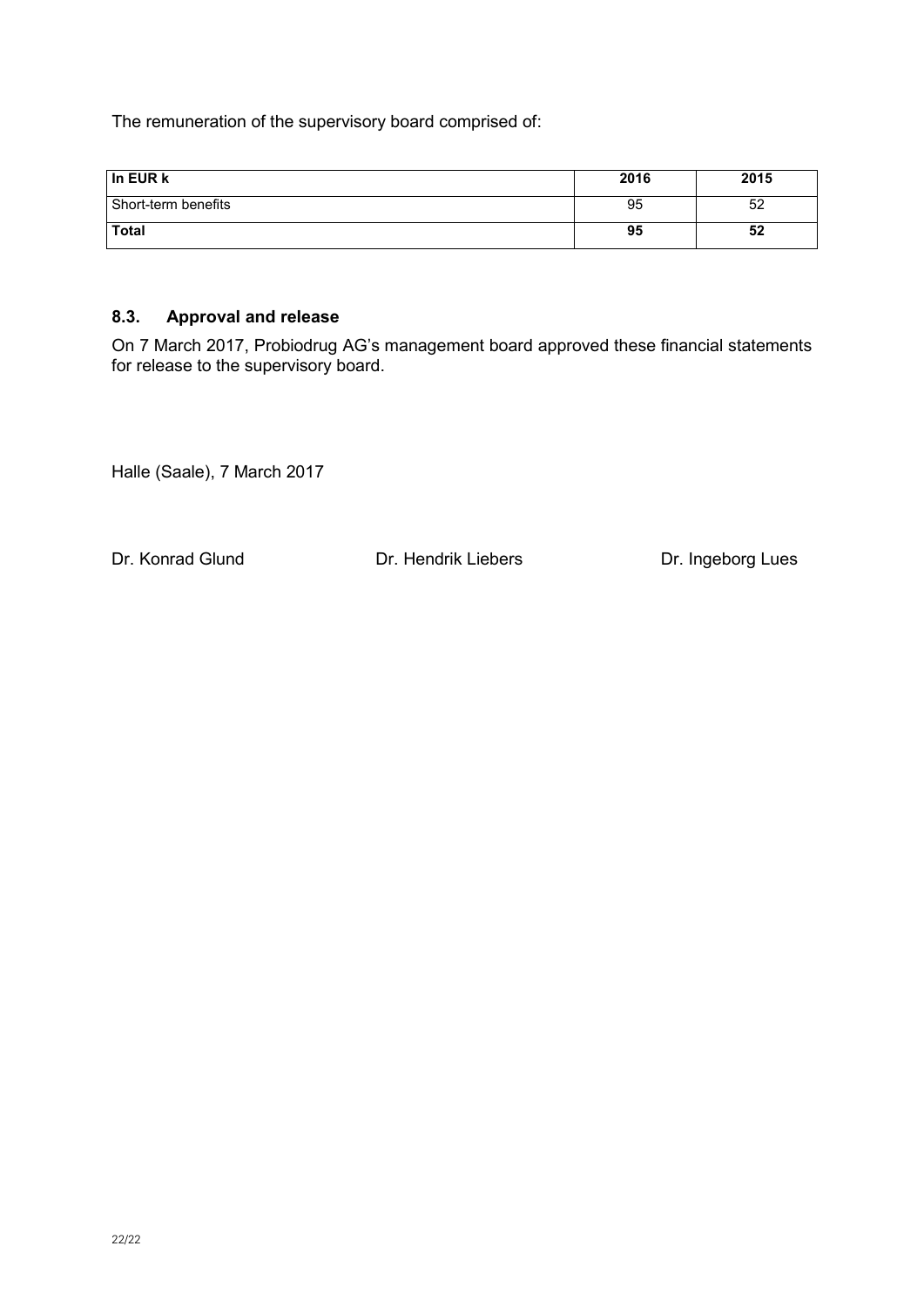#### **Responsibility Statement**

To the best of our knowledge, and in accordance with the applicable reporting principles, the financial statements give a true and fair view of the net assets, financial position and results of operations of Probiodrug AG.

Halle (Saale), 7 March 2017

Management Board of Probiodrug AG

Dr. Konrad Glund Dr. Hendrik Liebers Dr. Ingeborg Lues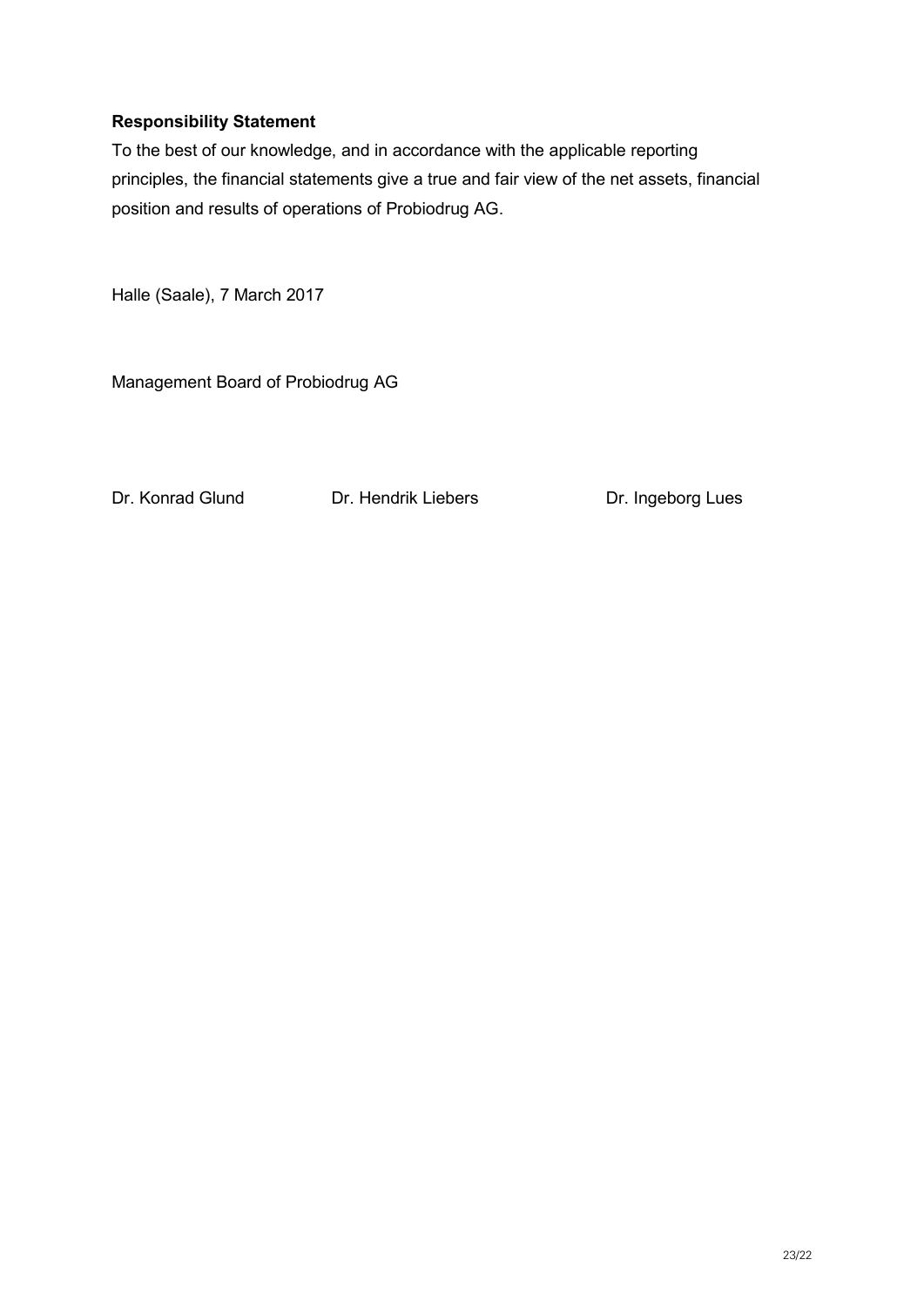# Independent Auditors' Report

To the Shareholders of Probiodrug AG, Halle (Saale)

#### **Opinion**

We have audited the financial statements of Probiodrug AG ("the Company"), which comprise the statement of financial position as at 31 December 2016, the statements of profit or loss and other comprehensive income, changes in equity and cash flows for the year then ended, and notes, comprising significant accounting policies and other explanatory information.

In our opinion, the accompanying financial statements give a true and fair view of the financial position of the Company as at 31 December 2016, and of its financial performance and its cash flows for the year then ended in accordance with International Financial Reporting Standards (IFRS), as adopted by the European Union.

#### Basis for Opinion

We conducted our audit in accordance with International Standards on Auditing (ISAs). Our responsibilities under those standards are further described in the Auditors' Responsibilities for the Audit of the Financial Statements section of our report. We are independent of the Company in accordance with the requirements of German commercial law and the rules of professional conduct, and we have fulfilled our other ethical responsibilities applicable in Germany in accordance with these requirements. We believe that the audit evidence we have obtained is sufficient and appropriate to provide a basis for our opinion.

#### Key Audit Matters

Key audit matters are those matters that, in our professional judgment, were of most significance in our audit of the financial statements of the current period. These matters were addressed in the context of our audit of the financial statements as a whole, and in forming our opinion thereon, and we do not provide a separate opinion on these matters.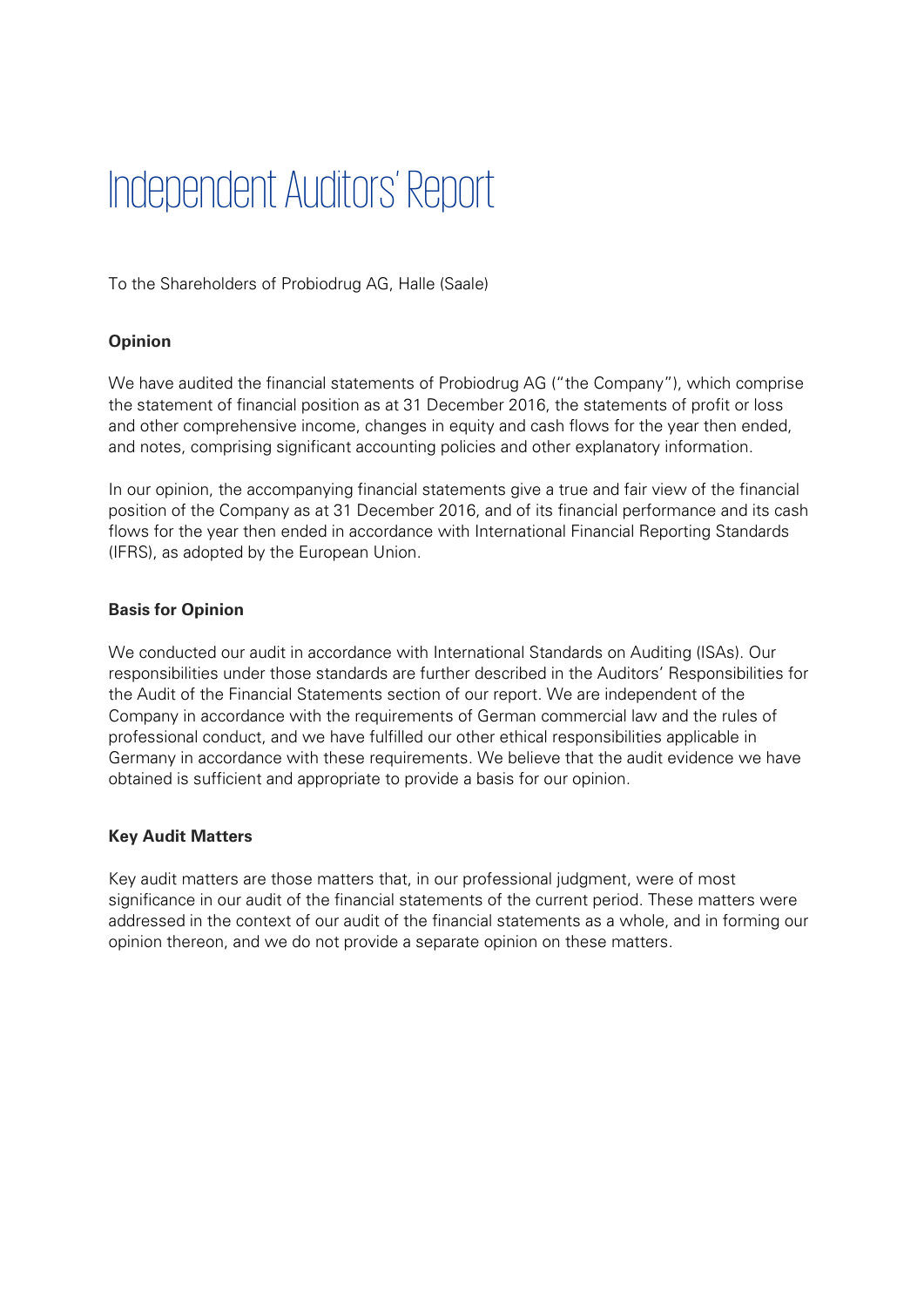#### **Going concern basis of accounting**

#### THE RISK

We refer to the accounting policies in note 4 "Significant discretionary decisions, estimates and assumptions – Going Concern".

As a clinical stage biopharmaceutical company, Probiodrug's business model is to progress its research and development programs until a stage and value, that they can be commercialized through transactions with pharmaceutical companies. Until such a stage Probiodrug continuously seeks external finance for research and development activities. In fiscal 2016, Probiodrug incurred a net loss of EUR 13,891 thousand and generated an accumulated deficit of EUR 39,567 thousand as of 31st December 2016. The Company anticipates operating losses to continue for the foreseeable future mainly due to continuous research funding, development of compounds and the development of its administrative organization. In accordance with the present projections, the Company expects sufficient funding until the fourth quarter of 2018. These projections do not include investments for a long-term clincial trial in Alzheimer Disease patients. Should the Company not be required to pay accrued tax provisions the cash reach is secured until the end of the first quarter of 2019. The future financing is dependent on the success of the clinical program for which clinical data is expected in the second quarter 2017. Should the results be positive, the board of directors expects to raise funds until the second half of 2018. Should the results not allow for a continuation of the clincial program, the Company will focus on the development of the two preclincial product candidates resulting in lower funding requirements in the short term.

We considered the going concern basis of accounting as a key audit matter, since management's assessment of the entity's ability to continue as a going concern is based on significant judgements and a number of assumptions, e.g. cash reach, cash burn rate, the progress of the clinical study and feasibility of the alternative clinical programs.

#### OUR RESPONSE

We evaluated and challenged the company's future business plans and related budget and liquidity status for the years 2017 and 2018 and the process in which these were prepared, amongst other procedures, by inquiring the Chief Financial Officer and inspecting the documents used for preparation of the budget and liquidity status. We assessed the budgeting methodology and the application of the assumptions made by management. We further inspected documents shared with the supervisory board to summarize the progress of the clinical program and inquired the Chief Financial Officer and Audit Committee Head as to the alternative strategies, should the clinical program be discontinued.

Furthermore, our audit included corroborating of key assumptions used, i.e. the cost of external service providers compared to contractual terms and stage of the clinical program and ongoing operational costs like rent, depreciation and payroll based on the historical cost structure. In addition, we compared the predicted cash burn rates for the years 2017 and 2018 to the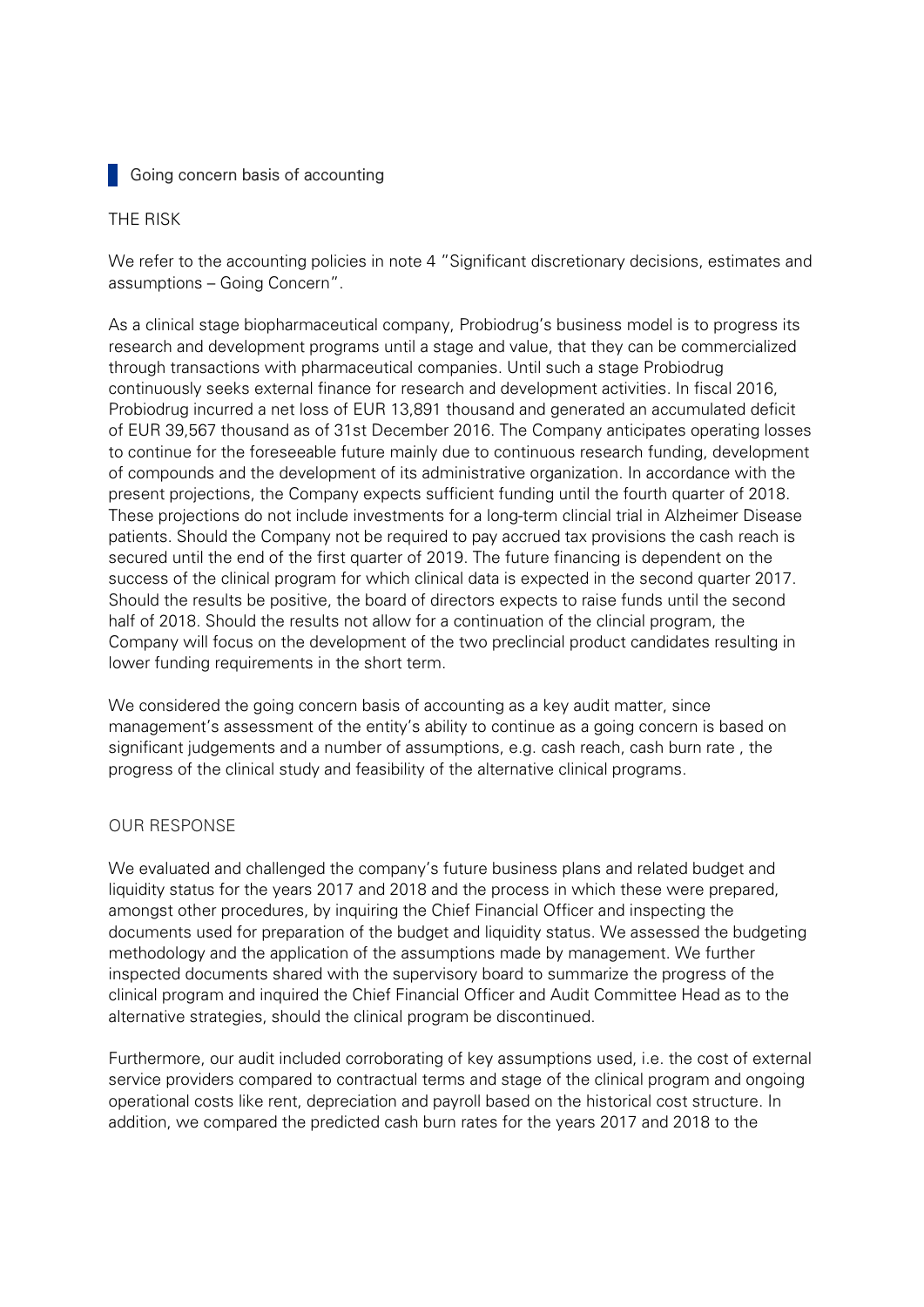historical cash burn rates of Probiodrug. Further, we considered whether the disclosure on the going concern basis of accounting is sufficiently detailed.

#### OUR-OBSERVATIONS-

We considered management assumptions regarding the going concern basis of accounting to be overall balanced. The budgeting is arithmetically correct and the assumptions made by management have been applied in the budget. The disclosure on the going concern basis of accounting is sufficiently detailed.

#### Other Information in the Annual Report

Management is responsible for the other information. The other information comprises the Annual Report but does not include the financial statements and our auditors' report thereon. The Annual Report is expected to be made available to us after the date of this auditors' report.

Our opinion on the financial statements does not cover the other information and we will not express any form of assurance conclusion thereon.

In connection with our audit of the financial statements, our responsibility is to read the other information identified above when it becomes available and, in doing so, consider whether the other information is materially inconsistent with the financial statements or our knowledge obtained in the audit, or otherwise appears to be materially misstated.

#### Responsibilities of Management and Those Charged with Governance for the Financial **Statements**

Management is responsible for the preparation of financial statements that give a true and fair view in accordance with IFRS as adopted by the European Union, and for such internal control as management determines is necessary to enable the preparation of financial statements that are free from material misstatement, whether due to fraud or error.

In preparing the financial statements, management is responsible for assessing the Company's ability to continue as a going concern, disclosing, as applicable, matters related to going concern and using the going concern basis of accounting unless management either intends to liquidate the Company or to cease operations, or has no realistic alternative but to do so.

Those charged with governance are responsible for overseeing the Company's financial reporting process.

#### Auditors' Responsibilities for the Audit of the Financial Statements

Our objectives are to obtain reasonable assurance about whether the financial statements as a whole are free from material misstatement, whether due to fraud or error, and to issue an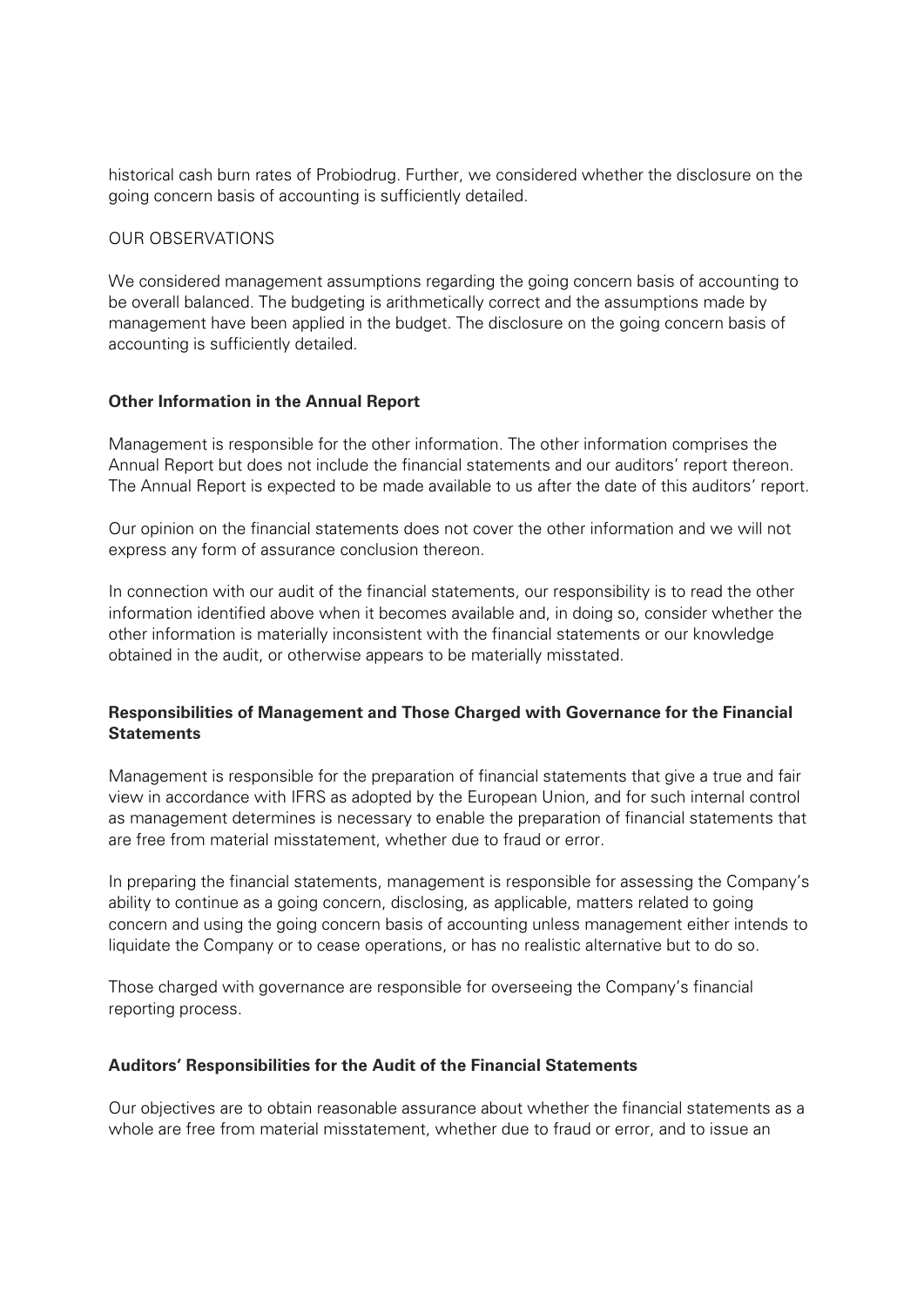auditors' report that includes our opinion. Reasonable assurance is a high level of assurance, but is not a guarantee that an audit conducted in accordance with ISAs will always detect a material misstatement when it exists. Misstatements can arise from fraud or error and are considered material if, individually or in the aggregate, they could reasonably be expected to influence the economic decisions of users taken on the basis of these financial statements.

As part of an audit in accordance with ISAs, we exercise professional judgment and maintain professional skepticism throughout the audit. We also:

- Identify and assess the risks of material misstatement of the financial statements, whether due to fraud or error, design and perform audit procedures responsive to those risks, and obtain audit evidence that is sufficient and appropriate to provide a basis for our opinion. The risk of not detecting a material misstatement resulting from fraud is higher than for one resulting from error, as fraud may involve collusion, forgery, intentional omissions, misrepresentations, or the override of internal control.
- Obtain an understanding of internal control relevant to the audit in order to design audit procedures that are appropriate in the circumstances, but not for the purpose of expressing an opinion on the effectiveness of the Company's internal control.
- Evaluate the appropriateness of accounting policies used and the reasonableness of accounting estimates and related disclosures made by management.
- Conclude on the appropriateness of management's use of the going concern basis of accounting and, based on the audit evidence obtained, whether a material uncertainty exists related to events or conditions that may cast significant doubt on the Company's ability to continue as a going concern. If we conclude that a material uncertainty exists, we are required to draw attention in our auditors' report to the related disclosures in the financial statements or, if such disclosures are inadequate, to modify our opinion. Our conclusions are based on the audit evidence obtained up to the date of our auditors' report. However, future events or conditions may cause the Company to cease to continue as a going concern.
- Evaluate the overall presentation, structure and content of the financial statements, including the disclosures, and whether the financial statements represent the underlying transactions and events in a manner that achieves fair presentation.

We communicate with those charged with governance regarding, among other matters, the planned scope and timing of the audit and significant audit findings, including any significant deficiencies in internal control that we identify during our audit.

We also provide those charged with governance with a statement that we have complied with relevant ethical requirements regarding independence, and communicate with them all relationships and other matters that may reasonably be thought to bear on our independence, and where applicable, related safeguards.

From the matters communicated with those charged with governance, we determine those matters that were of most significance in the audit of the financial statements of the current period and are therefore the key audit matters. We describe these matters in our auditors'